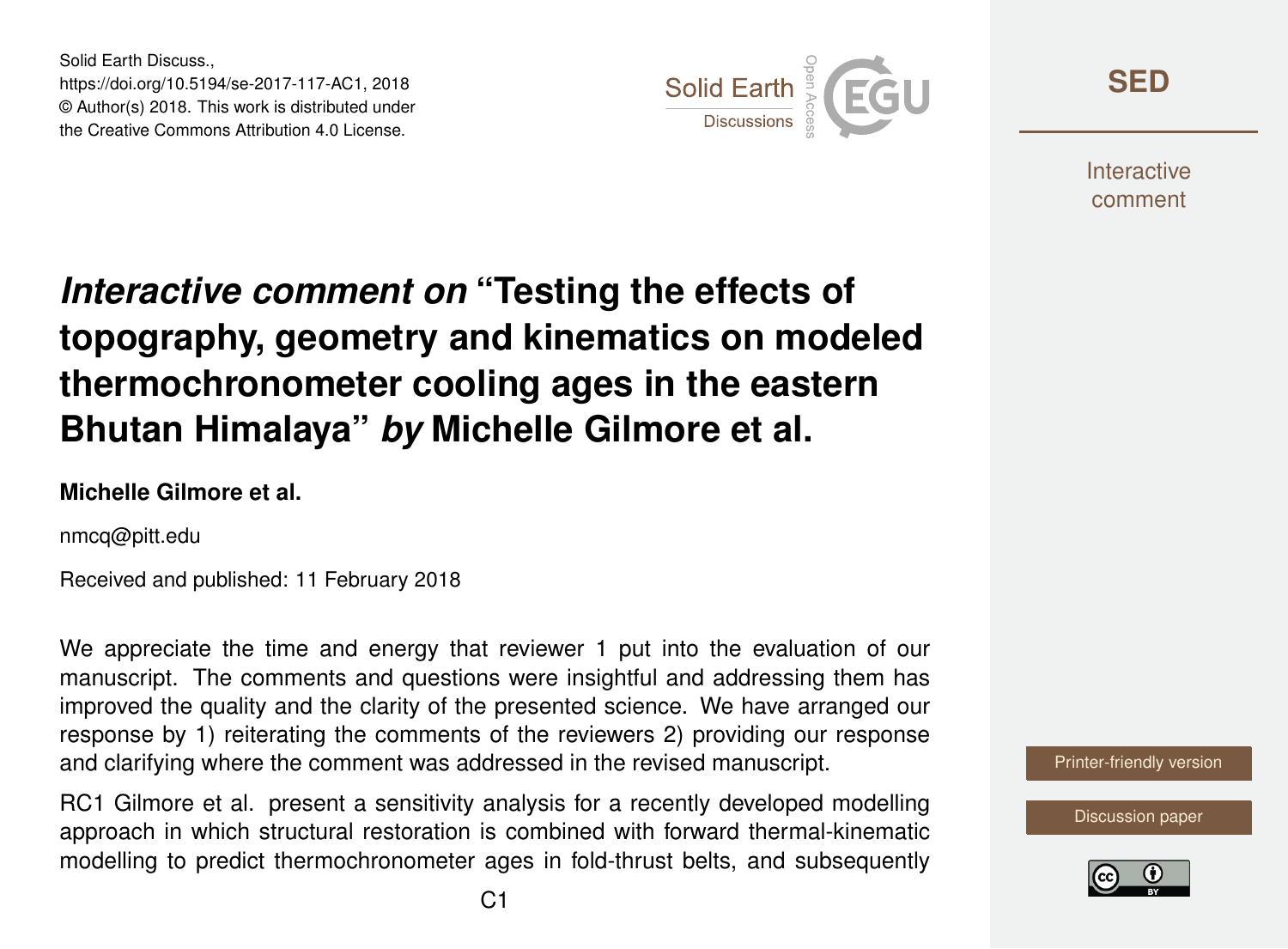use these ages to constrain the timing and rate of thrust-(sheet) motion in such settings. This is a promising approach, which h is being developed by several research groups separately (e.g., Almendral et al., 2015; Erdös et al., 2014; McQuarrie and Ehlers, 2015; 2017). However it still faces challenges, in particular how to take into account the topographic evolution through time and how to handle the large degree of freedom in the models. The present manuscript explores some of these challenges, in particular the effect of material properties (heat production rates), reconstructed geometry and kinematics, and the topographic history, which all influence the predicted thermal histories significantly but are very difficult to constrain. It is therefore a useful contribution to the still small but growing number of papers on this subject, and I would recommend publishing this in Solid Earth after moderate revisions. I have two major comments and a number of smaller, more specific comments on this manuscript. The first major comment concerns the context of this study and what is exactly new in it. When I started reading this, this was not very clear for me. Long et al. (2012) presented the structural cross-section and thermochronology data used here, as well as similar data for the parallel more westerly Kuri Chu cross-section. McQuarrie and Ehlers (2015) modelled the data for the Kuri Chu cross-section in a similar manner to what is done here. What is new in this manuscript is the modelling of the (eastern) Trashigang cross-section. This is a valuable exercise in itself, and the comparison of the outcomes of the two modelling exercises in enlightening (see below), but I think it would be useful if the authors presented this context and the relationship of this study with previous work straight up in the introduction, so that readers are not left wondering what is new or different here with respect to previous work by the same group of authors.

[Reply] Introduction was revised to highlight new contributions and improve context with previous work. In particular we describe what is new in the introduction; p. 2 lines 13-21.

My second comment concerns the inferred history of shortening rates; in particular

### **[SED](https://www.solid-earth-discuss.net/)**

**Interactive** comment

[Printer-friendly version](https://www.solid-earth-discuss.net/se-2017-117/se-2017-117-AC1-print.pdf)

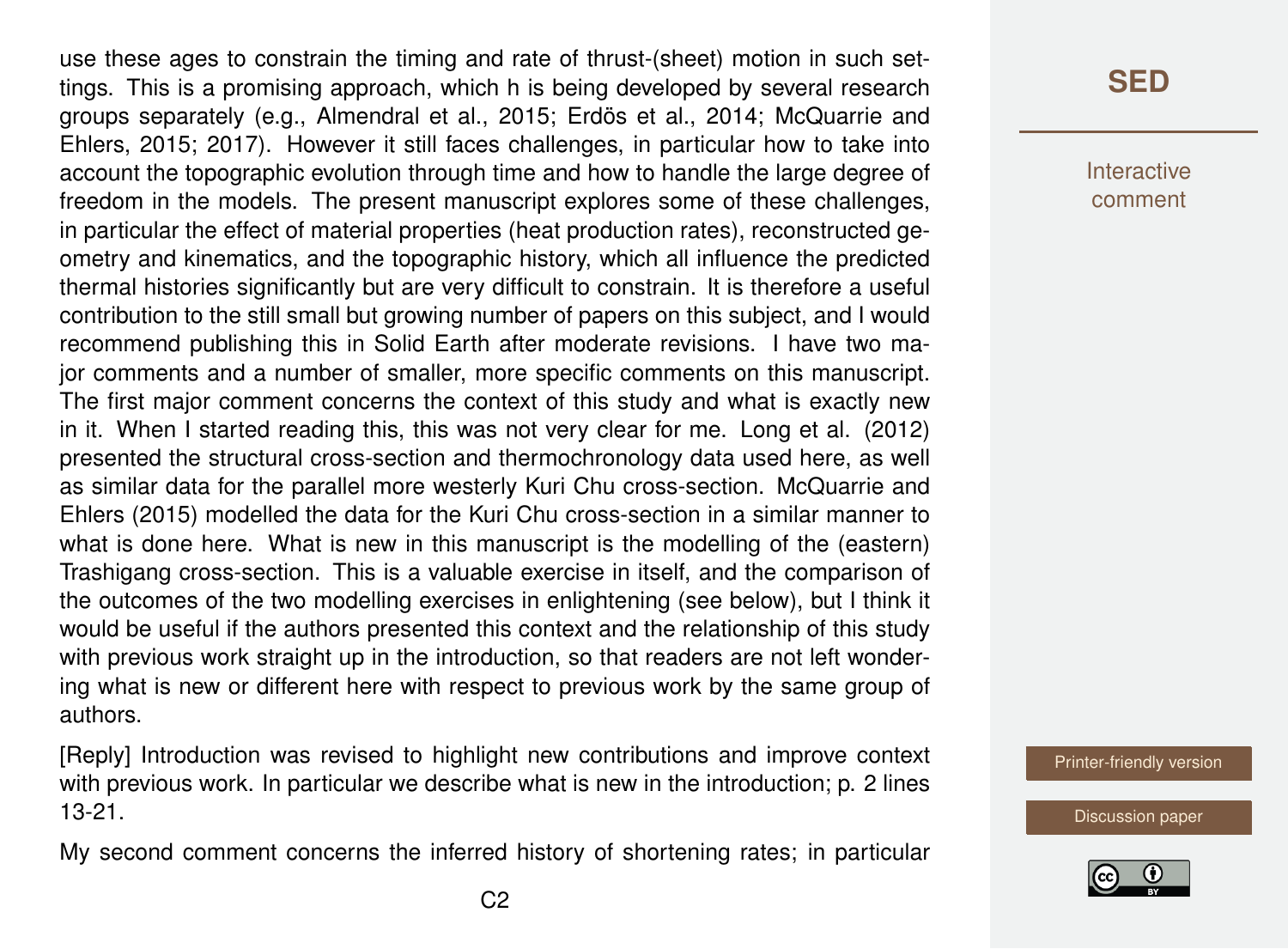the strong variability in these rates that the analysis suggests. I have been intrigued by this outcome since the initial paper by Long et al. (2012). I reviewed that paper at the time and already queried the authors about the robustness and implications of that finding but am still struggling to understand it. Starting from what we know (and progressing toward lesser constrained inferences): the modern convergence velocity between India and Tibet is ∼20 mm/y; the total India-Asia convergence rate is about twice that. If we accept the results of Molnar & Stock (2009), India-Asia convergence rates have decreased since 20 Ma; from 54-83 mm/y before 11 Ma to 34-44 mm/y after that, for points in the NW and NE corner of the Indian subcontinent respectively. That total India- Asia convergence rate should be distributed between far-field deformation in the Tibetan plateau and its northern borders, shortening in the Himalaya, and underthrusting of the Indian plate beneath Tibet. It is interesting, and reassuring, to note that most of the tested models predict shortening rates in the order of 5-6 mm/y in the last ∼10 Ma, which is consistent with estimated "overthrusting" rates in simpler thermokinematic models used to predict thermochronology ages (e.g. Brewer and Burbank, 2006; Whipp et al., 2009; Robert et al., 2009; 2011; Herman et al., 2010; Coutand et al., 2014, and others). Any increase in shortening rates up to the total India- Tibet convergence rate of ∼20 mm/y could potentially be explained by temporally variable partitioning between "overthrusting" and "underthrusting"; since these concepts are really defined by a particular frame of reference only (which is in my view controlled by the erosional efficiency in the Himalaya), that could be plausible and possibly linked to temporal variations in erosional efficiency. If one wants to invoke further increases up to the India-Asia convergence rate, that would only be possible by temporally transferring far-field deformation to the Himalaya, but it remains in the realm of possibilities. The inferred rates of ∼70 mm/y during building of the Upper Lesser Himalayan duplex are more problematic, because – if true – they would necessarily imply north-south extension in other parts of the Himalaya-Tibet system, for which there is very little evidence. The inferred reconstruction requires significant amounts of shortening to build this duplex (at least 150 km or ∼1/3 of the total shortening since 20 Ma according to Fig. 3)

### **[SED](https://www.solid-earth-discuss.net/)**

**Interactive** comment

[Printer-friendly version](https://www.solid-earth-discuss.net/se-2017-117/se-2017-117-AC1-print.pdf)

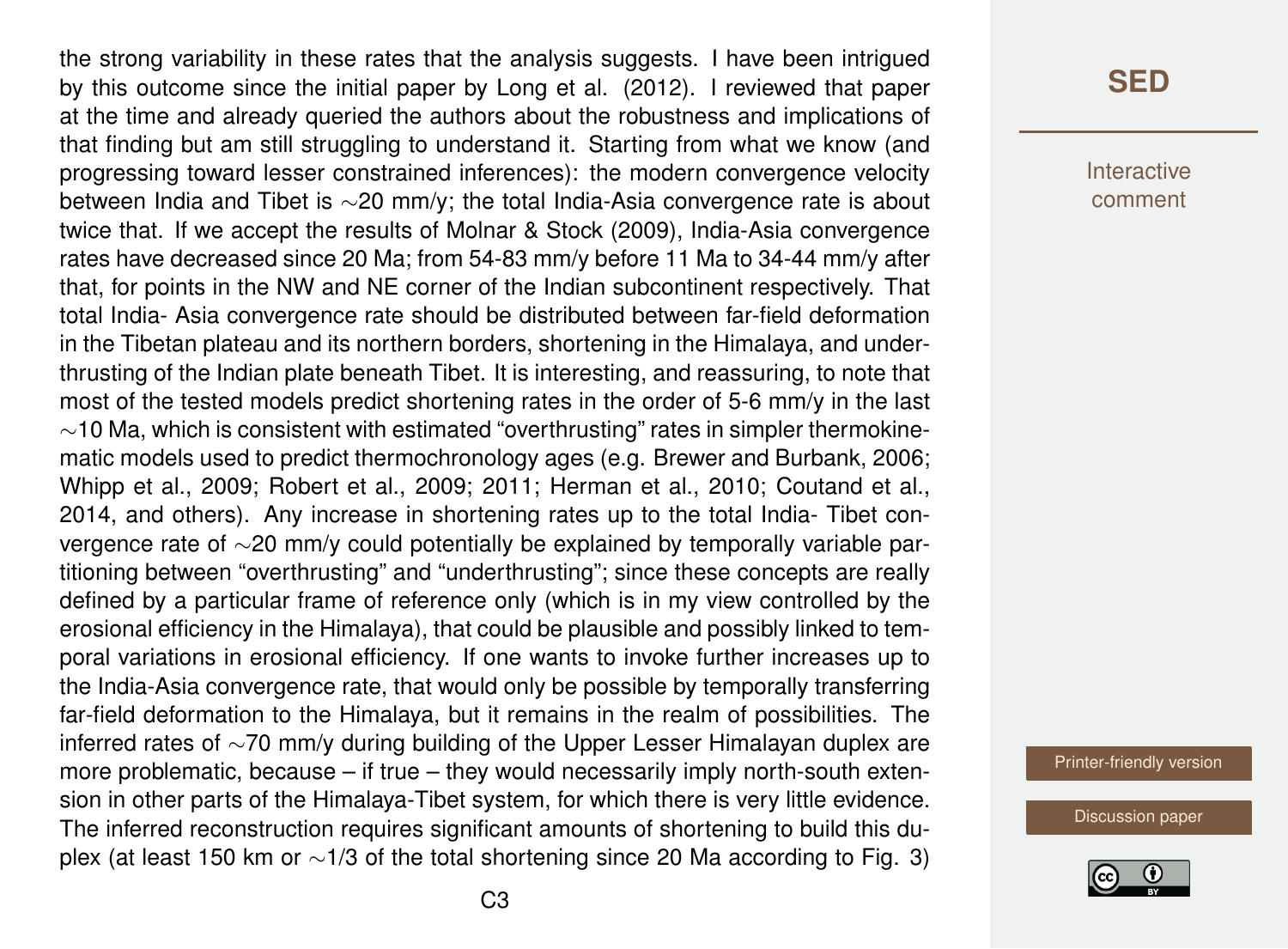and I wonder whether a more conservative structural solution would not be possible to fit the surface observations for this duplex. In any case, the preferred models with variable shortening velocities pose significant questions, which should be addressed more directly. The reader is really left wondering how well resolved these shortening histories are, given the significant number of unconstrained parameters in the models. Some of the specific comments below refer to these unknowns.

[Reply] We agree that the fast rate from  $\sim$  13- 8 Ma are unexpected, and yet this is a robust part of the model and is a function of the suite of ZHe ages that are all 8.5- 10 Ma in the Kuru Chu area and 9.5 to 11 Ma in the Trashigang area. These rocks cool through the ZHe closure temperature as the Baxa duplex forms, and accommodates 155-165 km of shortening. 160 km in 2 Myr is 80 mm/yr. That is essentially the problem. We appreciate the suggestion for a more conservative structural solution to reduce the shortening expressed by the Baxa Duplex. However, this is a region where the shortening amount is remarkably well constrained. Shortening magnitude in its simplest sense identifies an area (a box), and calculates the length of a unit with thickness X necessary to fill that box. The Kuru Chu and Trashigang sections from Long et al. (2011b) show how well-constrained this box is. Unlike sections in Nepal, the Baxa duplex in this area is almost entirely exposed and fault bedding plane relationships show the hanging wall cut-offs for the Baxa faults have (almost all) been eroded (implying more shortening possible). Yet, there are erosional remnants of the Paleoproterozoic Shumar/ Daling rocks carried by the Shumar Thrust exposed in fault klippe almost all of the way to the MBT (Long et al., 2011). These fault klippe define the top of the box as being essentially immediately above the erosion surface. There is just enough space to erode the hanging-wall cut offs of the Baxa faults. The base of the box is defined by the décollement. The décollement depth for the Long et al., (2011) cross sections in the region of the Baxa duplex is directly between the 2 permissible depths estimated by Coutand et al., (2014) and matches geophysical constraints in the region (Mitra et al., 2005; Singer et al., 2017). If anything, estimates of the décollment depth are deeper (Coutand et al., 2014) which would just exacerbate the problem. The only variable left

### **[SED](https://www.solid-earth-discuss.net/)**

**Interactive** comment

[Printer-friendly version](https://www.solid-earth-discuss.net/se-2017-117/se-2017-117-AC1-print.pdf)

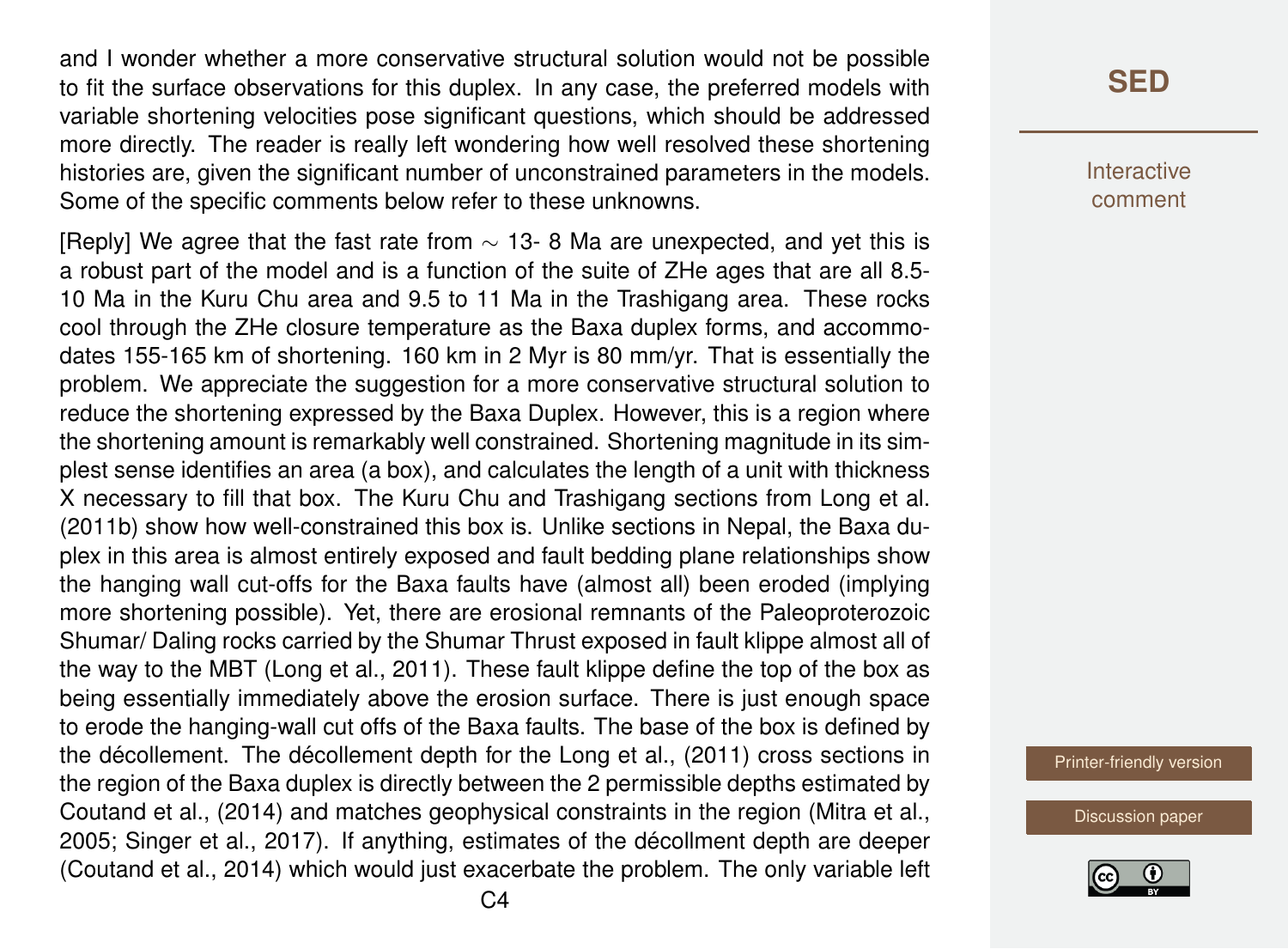is the thickness of the Baxa, which can be observed in the field, as can the faults that repeat it. Field observations provide several thickness estimates that all fall between 2.1 and 2.5 km and well constrained shortening estimates of 150-165 km. Thus in both the Ehlers and McQuarrie (2015) and in this manuscript, we have tried to figure out what is an acceptable age range that does not violate the data. Shortening rates can viably increase up to the India-Asia convergence rate of 40-45 mm/yr. The expectation is that during that window of time the Himalayas are taking up the entire magnitude of convergence. Shortening rates above that (45-70 mm/yr do require coeval extension to be viable. We have conducted more simulations looking at the sensitivity of shortening rates, particularly using the new geometry. Due to limited measured cooling ages between 70 -100 km from the MFT there is more flexibility in the Trashigang section than the Kuru Chu and rates as low as 45 mm/yr (at plate tectonic rates) are permissible. Our new thoughts are that a revised geometry for the Kuru Chu section (two ramps) may facilitate more exhumation in this region and thus lessen the need for excessively fast rates (55-75 mm/yr) for that section. Intriguing enough (because I (McQuarrie) have never been a huge fan of extrusion or channel flow) the age of this rapid shortening in the Baxa duplex overlaps with the age of the STD in this portion of the Himalaya –12.5 Ma (Th-Pb monazite age from Kula Kangri at the border of Bhutan and Tibet) and 7 Ma (ZHe ages)( Edwards and Harrison, 1997; Coutand et al., 2014). Although shortening rates should not be faster than plate convergence rates, it is permissible if it is accompanied by fault parallel normal faulting, such as is postulated by channel flow models. To me (McQuarrie), one of the strongest arguments for channel flow/ extrusion like behavior is thrust faulting rates above plate tectonic rates. The observed thrusting rate would be the shortening rate plus the extension (extrusion) rate. Numerous changes were made to the manuscript in section 5.3 to address this comment and our new simulations. (1) Without relating all of the justifications for the cross-section, we have included the statement that the cross section itself is a minimum shortening estimate and that any change to the cross-section will increase the shortening. We referred again to the Long et al. (2011b) paper where the details are laid out. (p. 22

### **[SED](https://www.solid-earth-discuss.net/)**

**Interactive** comment

[Printer-friendly version](https://www.solid-earth-discuss.net/se-2017-117/se-2017-117-AC1-print.pdf)

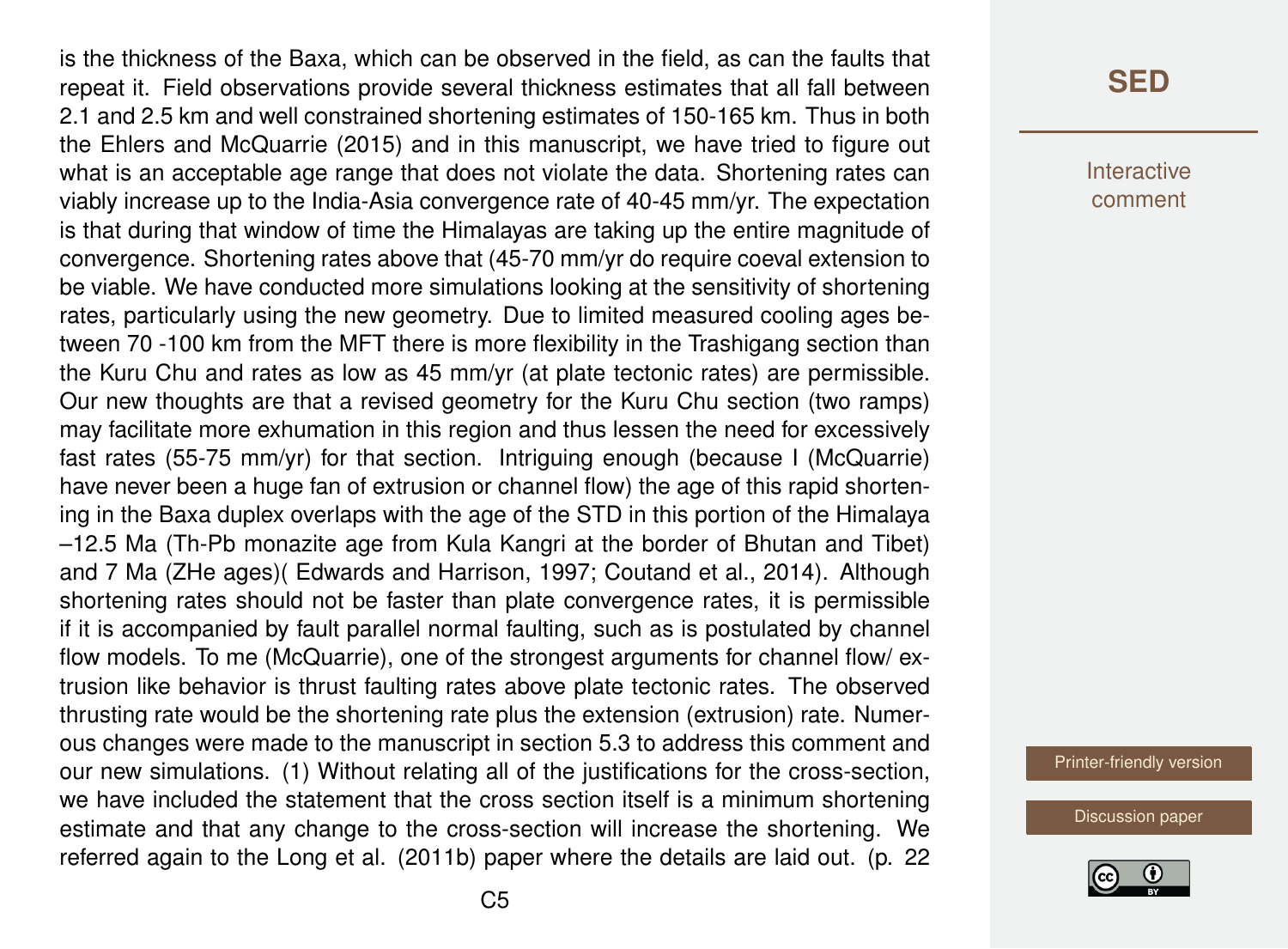$\sim$ l. 30) (2) The manuscript includes revisions to discussion evaluating the permissible ranges of deformation ages and rates based on our simulations (∼p. 23 l. 5-8) (3) To present these new simulations in the paper, a new figure 11 has been created and introduced in this section, and table 3 updated. (4) Comparison of the Trashigang section to the Kuru Chu section, thermochrometer data available along the sections, and reasons for differences between rates proposed by this study and by McQuarrie and Ehlers (2015) are included. (p. 23 ∼l. 19-35) (5) Because so many of the permissible shortening rates are above plate tectonic rates we have also expanded on our discussion of modeled rates to include their relationship to convergence rates in section 5.3. (p. 24 , l. 15-25)

Overall, the paper is fairly well written and illustrated. On a number of occasions, phrases don't run because a verb is missing or because of singular/plural confusions. A certain number of typos also remain. All of these can be weeded out by some careful editing. The use of some internal "modelling jargon" like "Python topography", "Split KT" etc. does not add to the general understanding of the manuscript – the authors might want to find some more eloquent terms to describe these modelling settings.

[Reply] The manuscript has been edited to correct typos and clarify wording in areas that are currently mistyped or confusing. We changed the topographic estimations from Python Topography and Template Topography to Responsive Topography and Static Topography respectively. Since "Split KT" refers to Kakhtang Thrust motion at two different periods of time (versus all early or all late), we could not find a word that was more descriptive or more accurate and that would improve the readability of the paper. If you have a suggestion, we would be more than willing to incorporate it.

Specific comments, tied to page and line number: p. 1 l. 7-10: the first two phrases of the abstract do not really set up the problem in a very clear manner or "draw" the reader into the problem – you may want to consider rewriting these into something more clear and specific.

# **[SED](https://www.solid-earth-discuss.net/)**

Interactive comment

[Printer-friendly version](https://www.solid-earth-discuss.net/se-2017-117/se-2017-117-AC1-print.pdf)

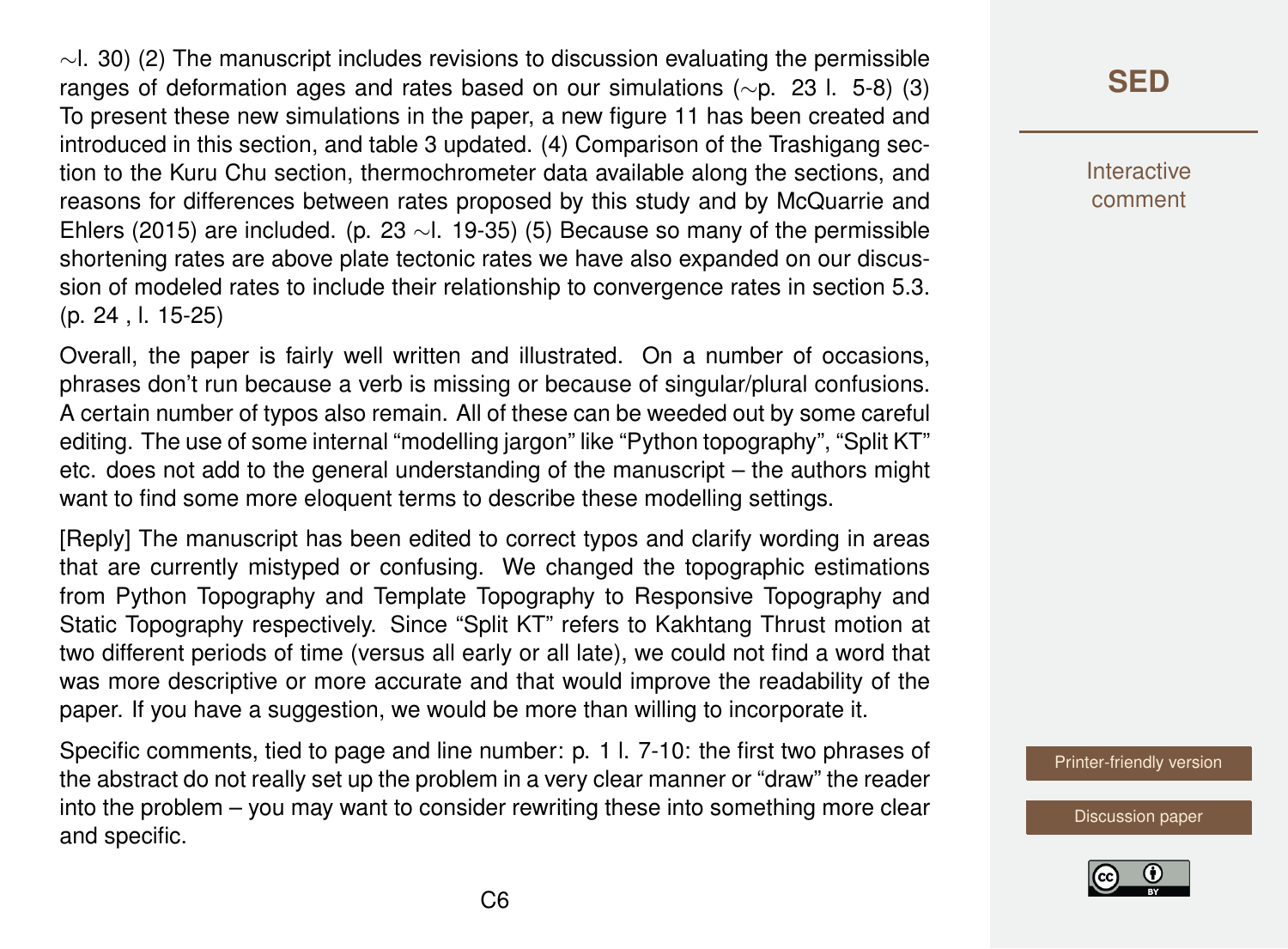[Reply] Abstract was revised. Comments about the first two sentences of the abstract were raised by multiple referees.

p. 2 l. 13-20: this first paragraph of the "Geologic background" section looks a bit lost on its own; it is not very informative (why is the onset of motion on the MCT important here?) and could easily be combined with the following "Tectonostratigraphy" section. The Daniel et al. (2003) and Tobgay et al. (2012) references are missing in the reference list.

[Reply] The geologic background was removed and the critical information was included in section 2.1 on tectonostratigraphy. Daniel et al. (2003) and Tobgay et al. (2012) was added to the reference list.

p. 3 l. 20-21: how were the data exactly projected into the cross-section? This is a critical step, as the ages (in particular for the low-temperature systems) will be influenced by the local topography. See further comments below. [Reply] In order to maintain structural context along the cross section, all of the data (including data from Coutand et al., 2014) were projected onto the cross-section along-structure (i.e. in the direction of the trend of fault while maintaining distance from structures as possible). The exceptions to this in the original manuscript were minor and have been corrected. We have corrected all figures data projected along the section to be consistent with the along-structure projection method, and text in section 2 describes this projection. Since most samples were not taken exactly along the line of section, the elevations of most samples vary from the elevations at these projected location. However, our models do not use present-day elevation in the models either (discussed below in response to RC1 comment on p. 8 l. 15-19). We have plotted all of the data with respect to elevation and limited age elevation trends emerge strongly suggesting the ages are controlled by structural uplift and minimally modified by topography – this is clarified in the manuscript in section 2.2.

p. 3 l. 30: why do the ZHe ages require "rapid" cooling? This inference can only

# **[SED](https://www.solid-earth-discuss.net/)**

Interactive comment

[Printer-friendly version](https://www.solid-earth-discuss.net/se-2017-117/se-2017-117-AC1-print.pdf)

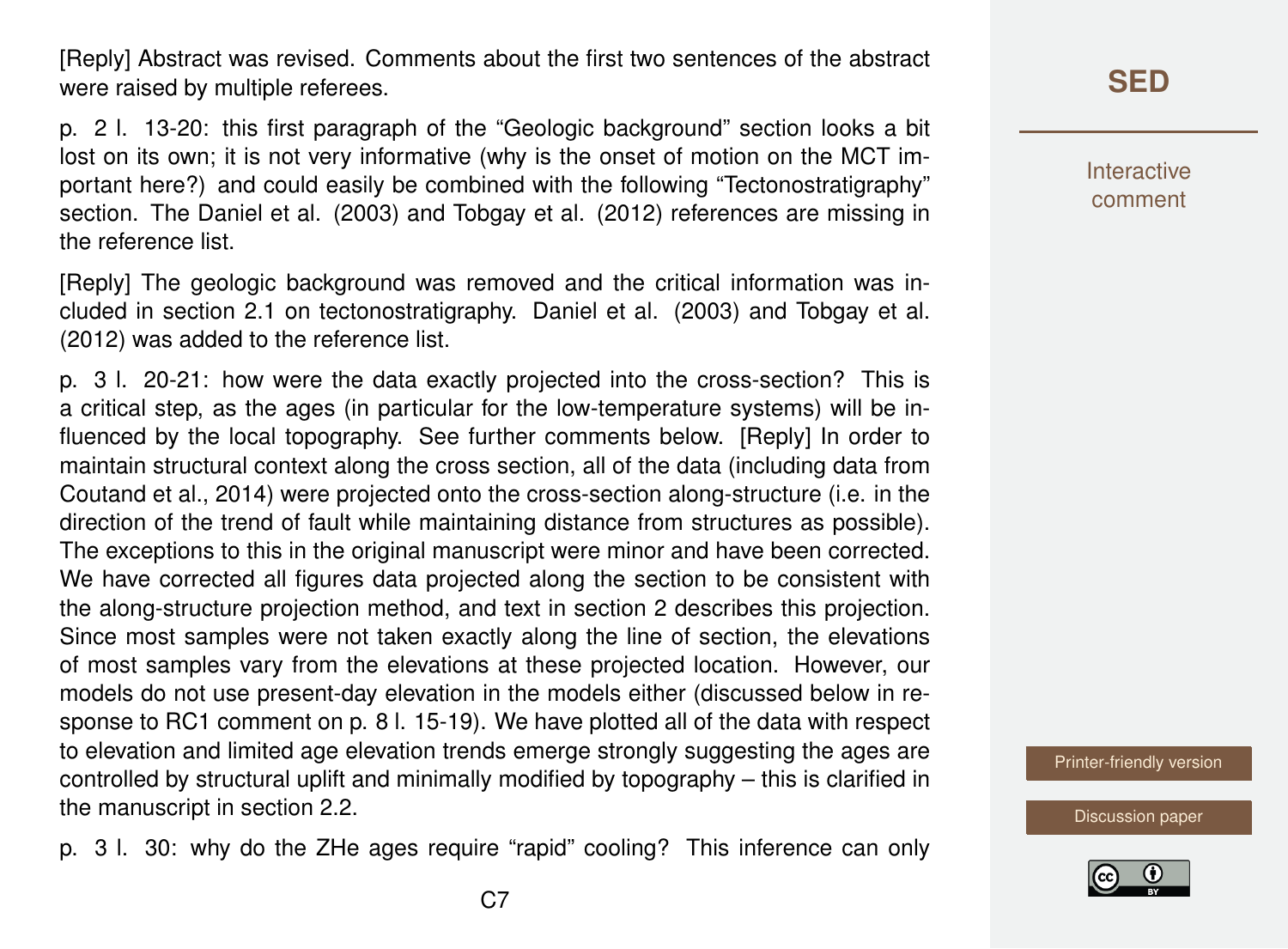be drawn by comparing them to other thermochronometer data, or by assessing ageelevation profiles for instance.

[Reply] There is no a priori reason to indicate rapid due to the age and the adjective has been removed.

p. 3 l. 32: three ZHe cooling ages north of the MCT are shown on the cross-section (but only two on the map?). Also, the cross-section of Fig. 2 gives the impression that the samples between ∼57-65 km are from the lower Greater Himalayan sequence, while the map shows they are from the upper. Maybe you should sketch in some of the geology above the topography to make this clearer. This also brings us back to the question above of how these data were projected into the cross section. What was their imposed elevation? Simply plotting them on the topography in the cross-section puts them on a much lower structural level than where they actually are!

[Reply] As explained above, this was a plotting error and has been corrected in figures and in text where fit has changed because of the re-projection. Overall results are not impacted by this revision. Since the modeled ages are all predicted at the surface, projecting the samples in the air would have limited applicability to match modeled results. Where discrepancies between modeled and measured ages exist we do examine both the structural and topographic elevations that the samples are from. For example see new text in section 5.3, p. 23 l. 5-10

p. 4 l. 5-9: why do you take this approach? It is easy enough to model the individual data using the combined Move/Pecube approach . . .

[Reply] At the scale we are evaluating predicted versus measured ages and what is controlling the change in ages, these samples plot basically on top of each other, particularly when projected into the cross section. In the version of Pecube we use, the ages plot as the age trend shown on figures 5, 6, etc. In our view, they represent a true variability in sample age and can be considered a clustered datum rather than several data for our purposes. The one minor caveat to this is the cluster of AFT age in struc-

# **[SED](https://www.solid-earth-discuss.net/)**

**Interactive** comment

[Printer-friendly version](https://www.solid-earth-discuss.net/se-2017-117/se-2017-117-AC1-print.pdf)

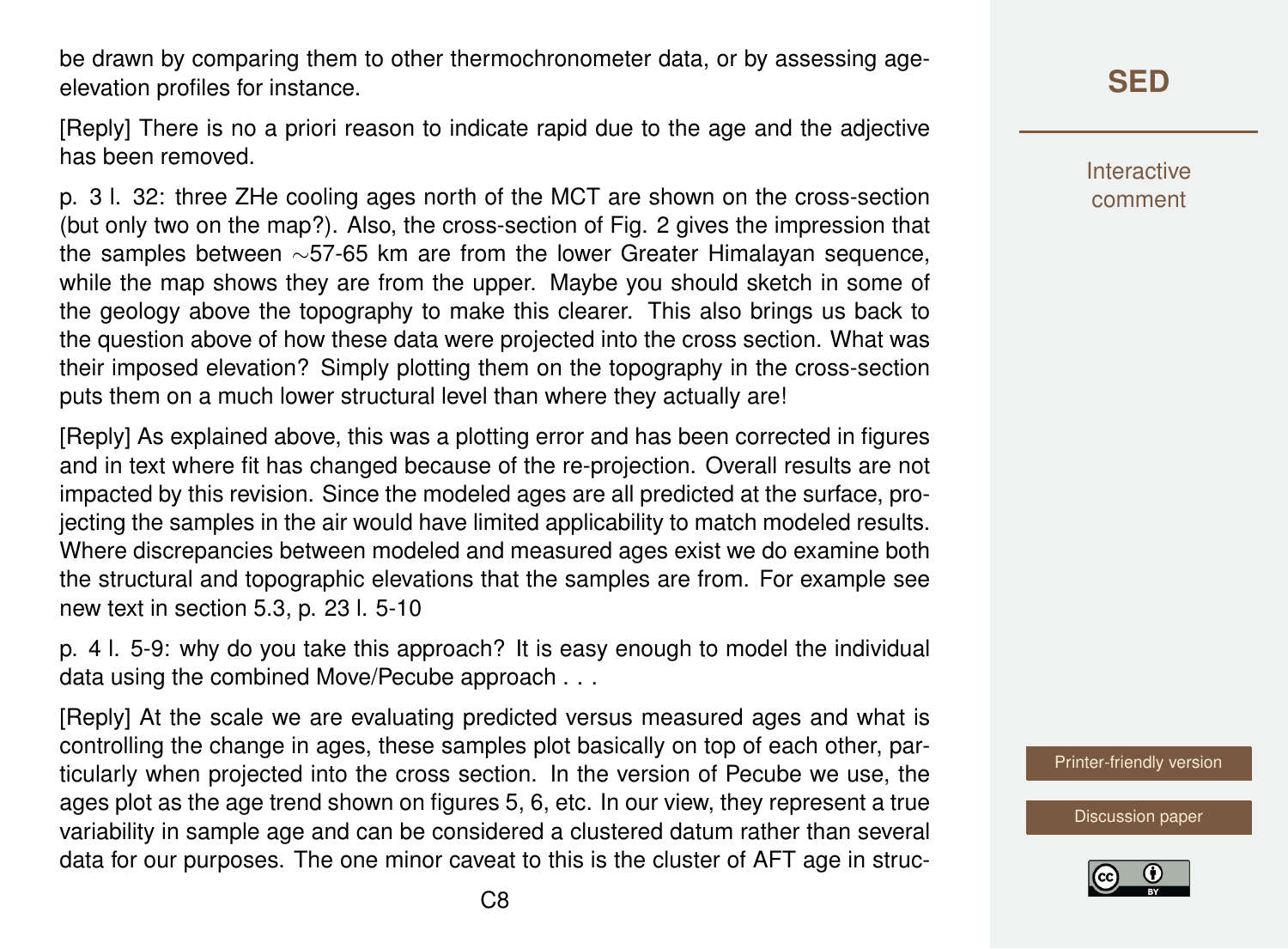turally higher Greater Himalayan rocks. As expanded on in our responses to reviewer 3, (and included in the text at the end of section 2) there is a modest age elevation trend here. However the exhumation rate given by the age-elevation differences is 0.4 mm/yr while an average 3.5 Ma AFT age suggests more of a 1-1.7 mm/yr exhumation rate. Additional details of possible age elevation relationship are mentioned at the end of section 2.2.

p. 4 l. 17-18: the question here is obviously: "how was the new topography obtained?" this is discussed further on – you may want to refer the readers to this later discussion here.

[Reply] We mention where the approach is discussed further in the first paragraph of section 3.1.

p. 4 l. 26-27: Note that a subsequent similar model by the same authors (Hammer et al., GRL 2013) comes up with much lower estimates for the elastic thickness in Bhutan (< 25 km) than in Nepal. [Reply] Yes, the very low values (in Hammer et al., and in Berthet et al., 2013) are in part a function of their approach for estimating EET that varies spatially (something that we are unable to mimic using the flexural algorithms in Move). In addition, the solution is for modern EET, which for Bhutan is strongly depending on the narrow width between the MFT and Shillong Plateau. 1) Our EET is a much longer-term average and, 2) is not meant to be viewed as a calculation of the EET in the area. However we can state with confidence that using low (25-40 km) EET values in the flexural-kinematic model will not reproduce the foreland basin thickness, the modern dip of the décollement or the geology exposed at the surface today. This section has been modified appropriately.

p. 5 l. 2: here you could reference some of the previous studies using the same approach.

[Reply] Although there has been a suite of groups moving forward with linking crosssections to advection diffusion models the details of the kinematic model are not always **Interactive** comment

[Printer-friendly version](https://www.solid-earth-discuss.net/se-2017-117/se-2017-117-AC1-print.pdf)

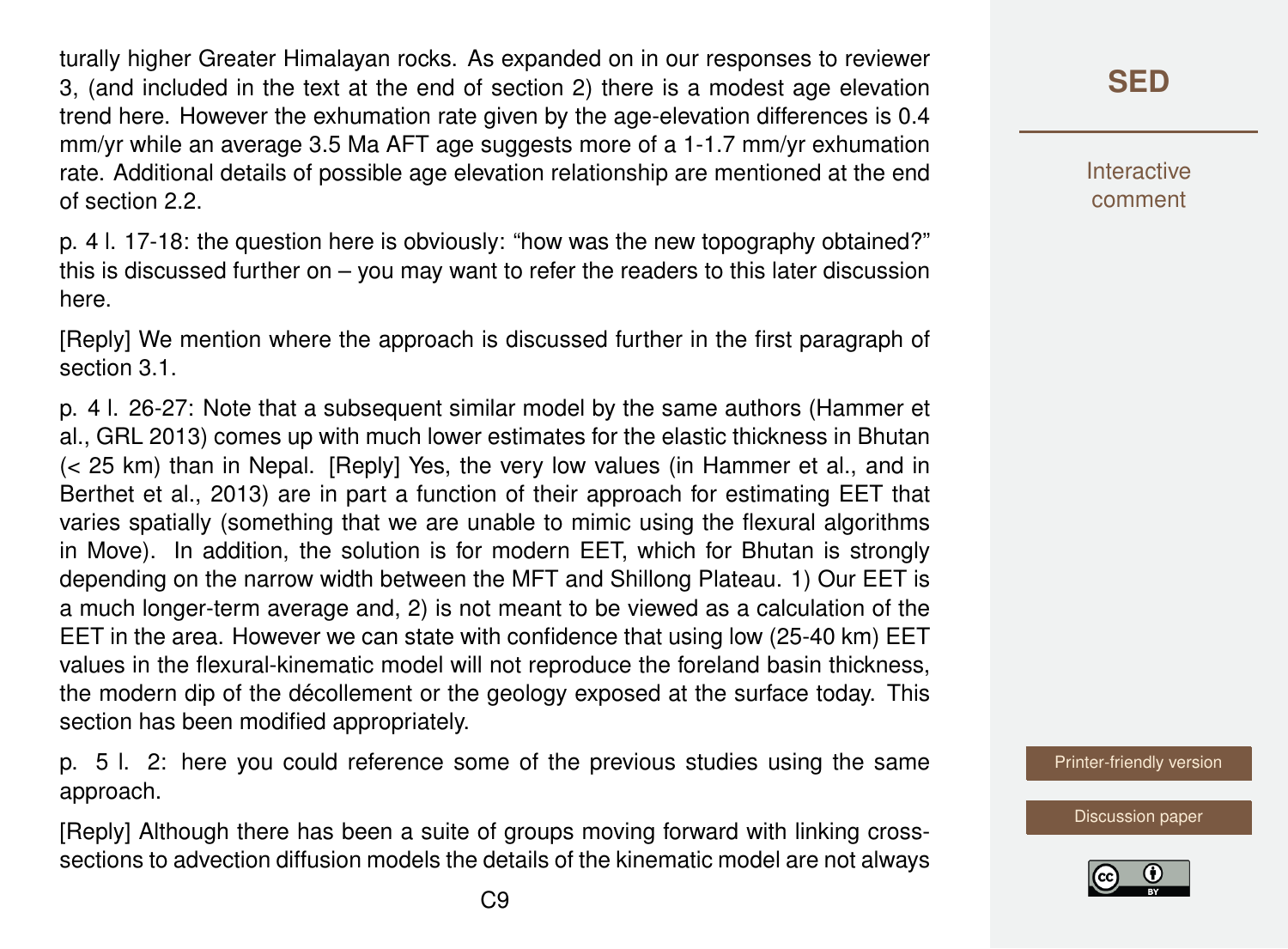clear particularly if or how flexural loading and erosional unloading were accounted for. A good example of the potential influence is ErdÅSs et al. (2014). They noted that a ´ cooler crustal thermal structure was needed to match the measured high-temperature cooling data (than the lower temperature data) in the Pyrenees. Alternatively, their model could be restoring the rocks to a position that is too deep (thus becoming too warm) because thrust-related isostasy was not taken into account, or perhaps accurately accounted for as the section was retro-deformed backwards in time. What this paper highlights is that accounting for flexure (and erosion) in the kinematic model is a critical and necessary component. We added text addressing this in section 3.1 as well as 3.1.1. In both sections, references to work using this approach were added. We added more detail in section 3.1 to discuss the kinematic modeling process, in particular how different groups account for flexure, erosion, and thus paleodepths, because these decisions are going to control the estimated temperature histories and ages

p. 5 L. 27-31: a self-consistent approach would be to use a critical-taper topography in the models – it is not clear if the "Python topography" is based on such an approach, but the link between the imposed topography and a critically tapered wedge model could be outlined here.

[Reply] The "Python Topography" (now Responsive Topography) may be viewed as a simplified critical taper approach, with the first order angle of topography estimated from modern topographic angles in the Himalayas. A key difference is that we do not systematically vary the topography angle based on the décollement angle. Please see further discussion response to p. 8 l. 22-24 comment below.

p. 7 l. 6-17: see general comment on variable shortening rates above. More justification and discussion of these rates is needed.

[Reply] As mentioned in the general comment above, a whole range of velocities were tested and we acknowledge that a full suite of parameters tested (including velocities) was not reflected in the previous version of this manuscript. We have addressed this in

# **[SED](https://www.solid-earth-discuss.net/)**

Interactive comment

[Printer-friendly version](https://www.solid-earth-discuss.net/se-2017-117/se-2017-117-AC1-print.pdf)

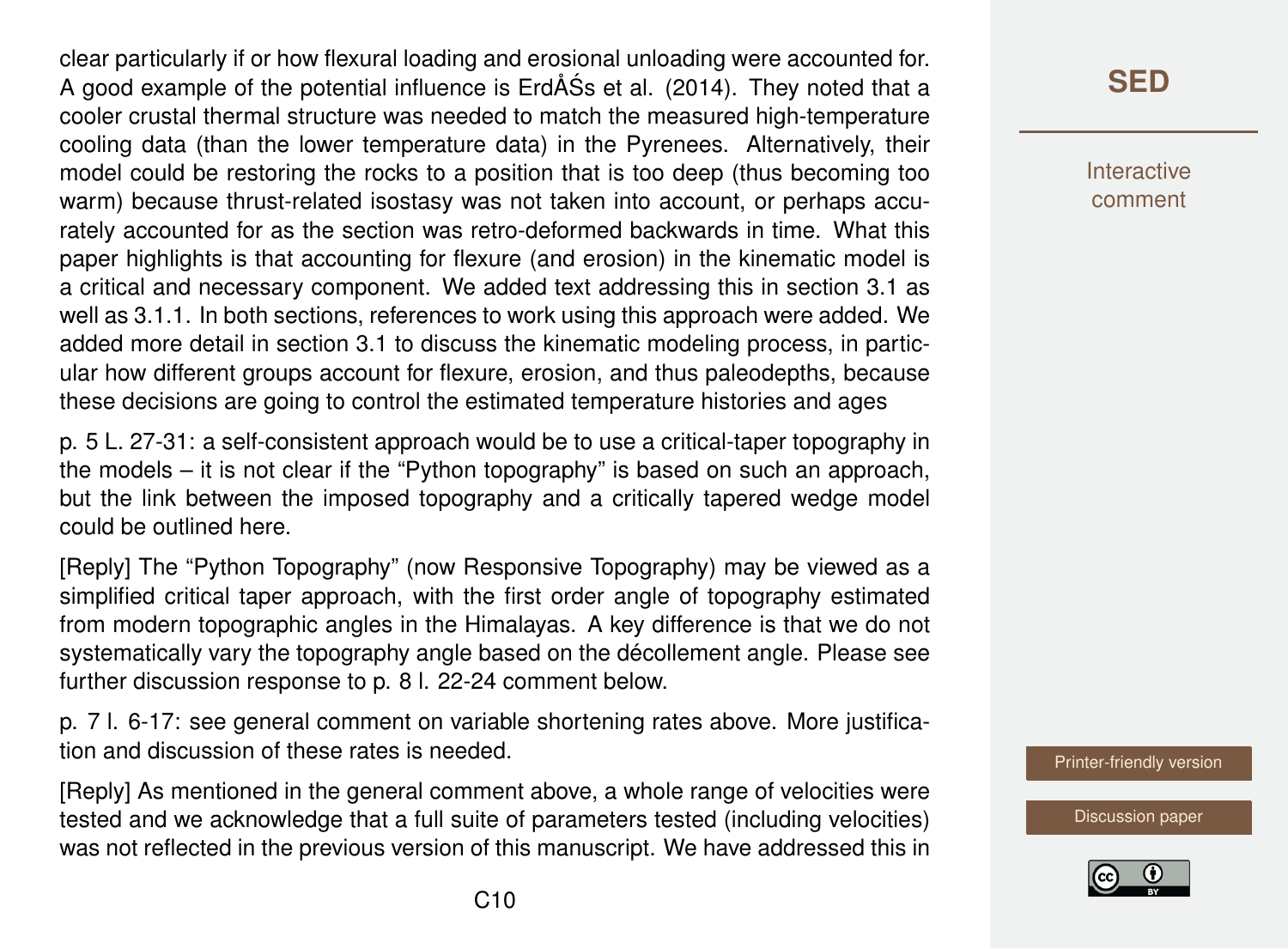section 3.2.2 and Table 3. This is also more fully addressed in the discussion section 5.3.

p. 7 l. 16: it seems that this is the first time the Kuru Chu section is mentioned; it hasn't been introduced previously (but should be).

[Reply] The Kuru Chu section and corresponding studies are now mentioned in section 2.2, (multiple locations), and earlier in section 3.2.2, and quite a lot in section 5.3.

p. 7 l. 19 (and numerous other occurrences): why do you call the reconstructions "flexural models"? This is surprising and confusing, as flexure is only one component of these models; the structural reconstruction is at the heart of them. You could call them "kinematic models" or something like that. [Reply] The decision to call the models "flexural models" stems from the multi-step process of achieving a viable "kinematic model" in Move – and from our suspicion that the flexural component is missing from most thermo-kinematic modeling approaches that use cross section kinematics (clarified in the revised end of section 3.1). Without accounting for flexure in the kinematic solution, the evolution of the décollement cannot be determined and thus the estimated depth history (and resulting thermal history) of a given rock becomes a complete guess. Thus a forward model taking into account flexure is critical. We are weighting the flexural component with the term 'flexural'. The work flow for any given kinematic model is to first find a pure kinematic solution (the "kinematic model") with only fault motion accounted for, the second round of iterations is the flexural component that requires an evolution of topography, erosion, foreland basin development, and décollement flexure. We have revised the name to include both adjectives, Flexural-kinematic model, to make the model name more intuitively descriptive. We also clarify the reasoning for this in the revised end of section 3.1.

p. 7 l. 30: the INDEPTH lines were shot in the Yadong rift, which overlies the Yadong cross-structure – a probably important lateral ramp in the Main Himalayan décollement. Is the 4◦ dip you cite here relevant for the décollement west or east of the Yadong **Interactive** comment

[Printer-friendly version](https://www.solid-earth-discuss.net/se-2017-117/se-2017-117-AC1-print.pdf)

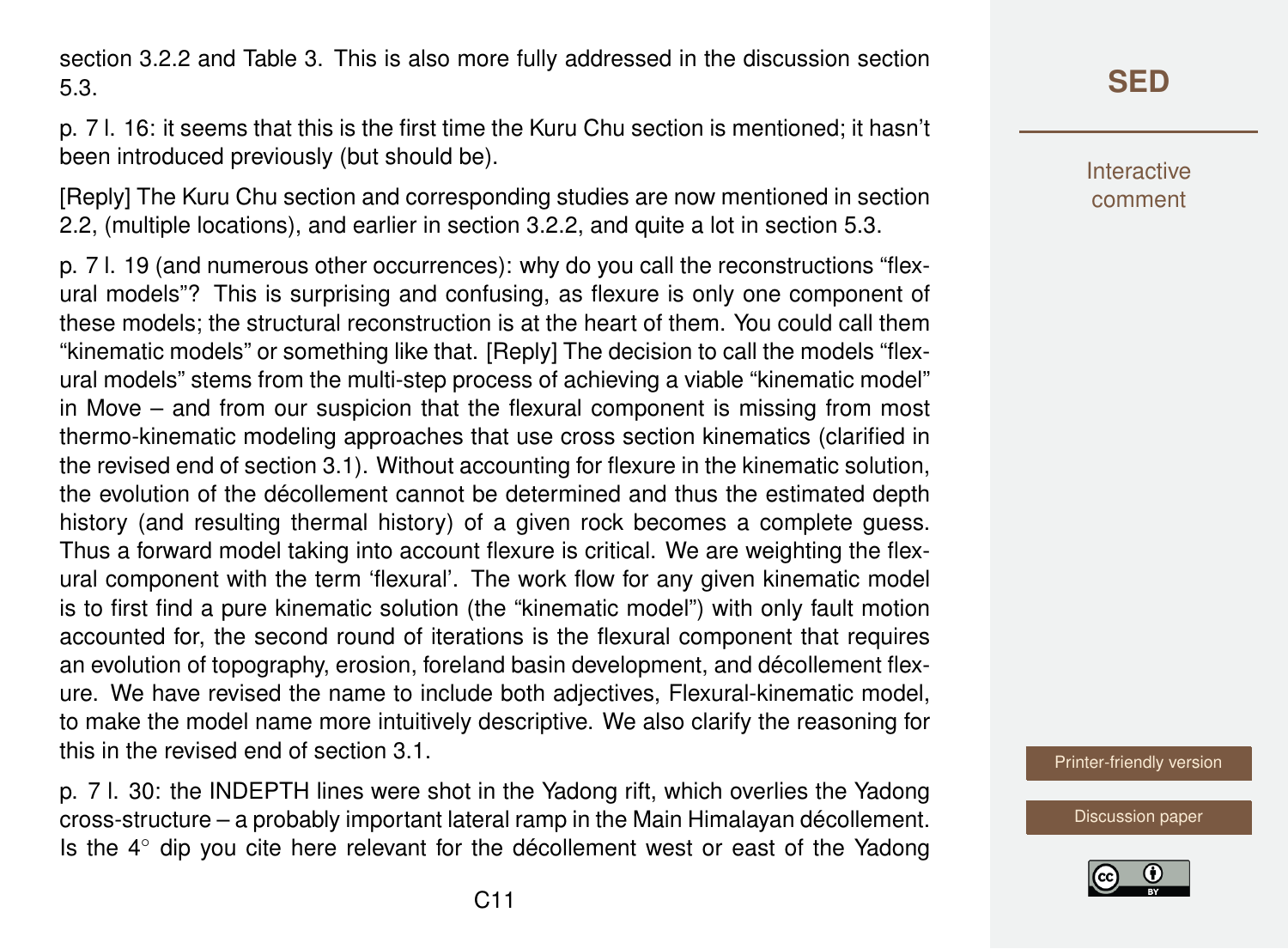structure? In any case, this would be valid for western Bhutan and not necessarily for eastern Bhutan. It is not obvious that comparing the décollement dips with data that are not from the same region is very informative, given the probable lateral segmentation of the MHT.

[Reply] We have removed this reference and added Singer et al. (2017), which has estimates for both the décollement and Moho for this region of eastern Bhutan.

p. 8 l. 1-4: this is counter-intuitive. The flexural response should be driven by the topographic loading, not by the kinematic scenario. Therefore, if the different kinematic models lead to differences in flexural loading profiles, it must be because the (imposed) topographic response to the kinematics is different between these models.

[Reply] Yes, this is correct. We have rephrased this to make it much more clear and more accurate. See revised section 4.1

p. 8 l. 15-19: why do you not simply use the present-day topography as the final topography in the model? This is a known entity, and at least that would help in comparing kinematic and thermal histories at the right structural and topographic levels for the data points.

[Reply] While at first impression it seems that using present-day topography as the final topography would improve the integrity of the models, that is only true of a model that can 'predict' a topographic evolution where the next to final topography is almost identical to the modern topography. If there is significant discrepancy between the penultimate predicted topography and the present-day topography (if inputted as the final step) the result would be unrealistic "deposition" of material in areas that are modeled in the prior step with a lower topographic elevations than actual topography. Simultaneously, in areas that have lower actual topography than modeled, using present-day topography could simulate several km of unexplainable erosion. We recognize that topography of the Earth's surface is altered by more processes than are accounted for in our simplified, first-order estimation of topography such as river incision, the geometry **[SED](https://www.solid-earth-discuss.net/)**

**Interactive** comment

[Printer-friendly version](https://www.solid-earth-discuss.net/se-2017-117/se-2017-117-AC1-print.pdf)

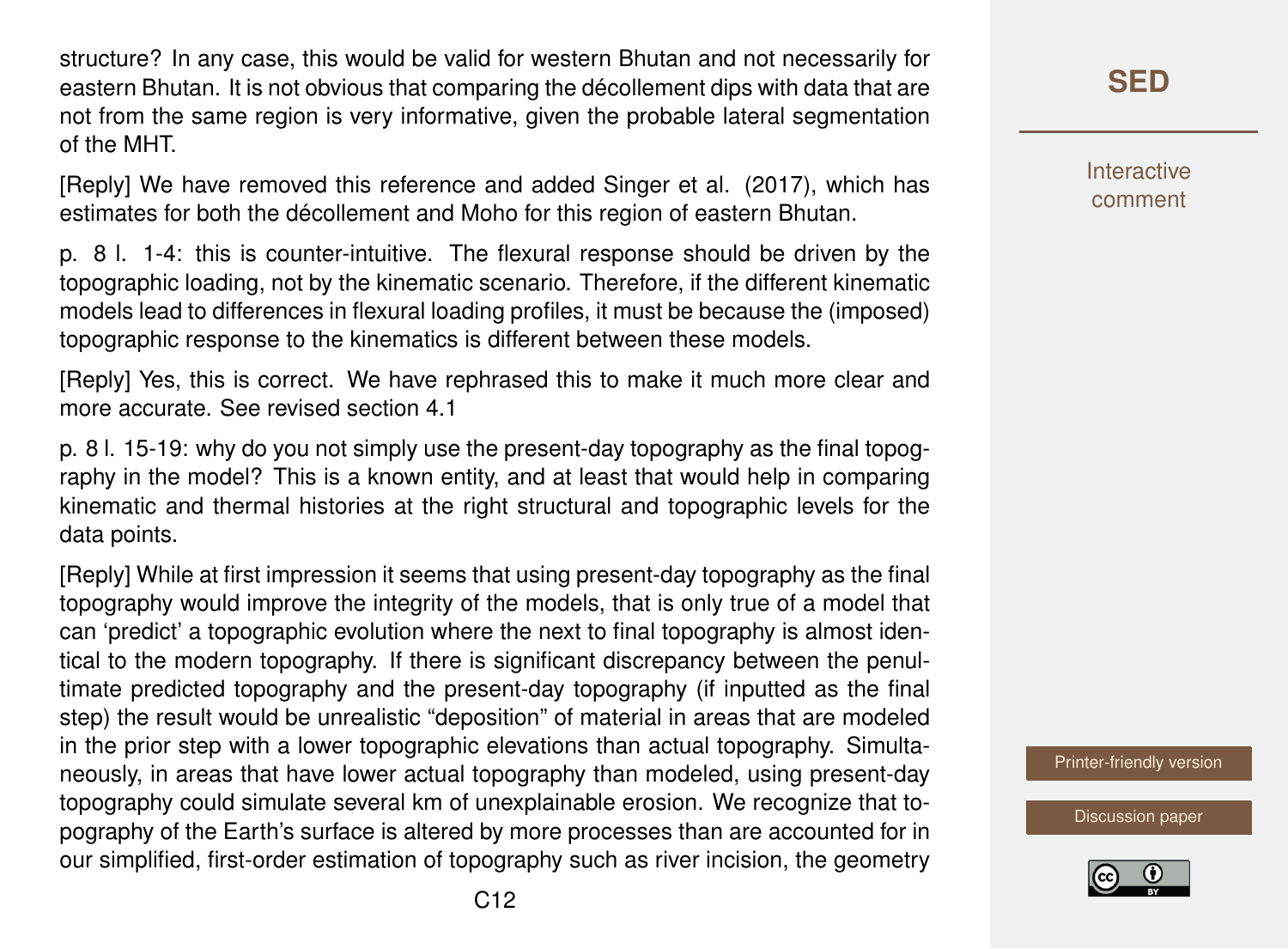of interfluves, and the effect of axial or transverse drainages. Our approach to modeling topography is outlined in McQuarrie and Ehlers (2017): "the more simplified critical taper model that responds to regions of uplift or subsidence will account for the longestwavelength, and most significant, topographic effect (i.e., valley and ridge topography) in the thermal calculation." Each kinematic scenario prescribes a different evolution of topography because as Reviewer 1 stated in the p.8, l. 1-4 comment, "topographic response to the kinematics is different between these models." Our goal is to determine if the estimation of modern topography using the python script can successfully replicate the first-order patterns of present-day topography. This is why we compare where and how the modeled topography deviates from the actual topography.

p. 8 l. 22-24: this phrase is hard to read and also appears counter-intuitive. In the critical-wedge model, the surface topography  $(\alpha)$  and décollement dip  $(\beta)$  are linked through the critical taper angle (which itself depends, among other things, on  $\beta$ ). Therefore, it might be more self-consistent to try to find a surface topography angle that corresponds to the critical taper for each time step (and degree of topographic loading). This would be an iterative approach, but I'm sure it can be done. See comment on p. 5 l. 27-31 above.

[Reply] This is an intriguing point and one that we have thought about. As elaborated on in our reply to Reviewer 3, Move is a purely kinematic model and thus not governed by mechanical responses. Critical taper is a mechanical response that is dependent on a ratio of internal rock strength to décollement strength (i.e. resistance to sliding) (Dahlen 1990; Suppe, 2007). Thus assuming constant critical angle (one in which the topography angle becomes smaller over time as the décollement angle becomes steeper) would most likely misrepresent the topography evolution of the fold-thrust belt because décollement strength changes as lithologies change. As pointed out by Stockmal et al. (2007), pure critical wedge solutions become more limited when evaluating the effect of material differences, particularly ones with original horizontal geometries, and the ways in which those initial planes of weakness impact the internal structural Interactive comment

[Printer-friendly version](https://www.solid-earth-discuss.net/se-2017-117/se-2017-117-AC1-print.pdf)

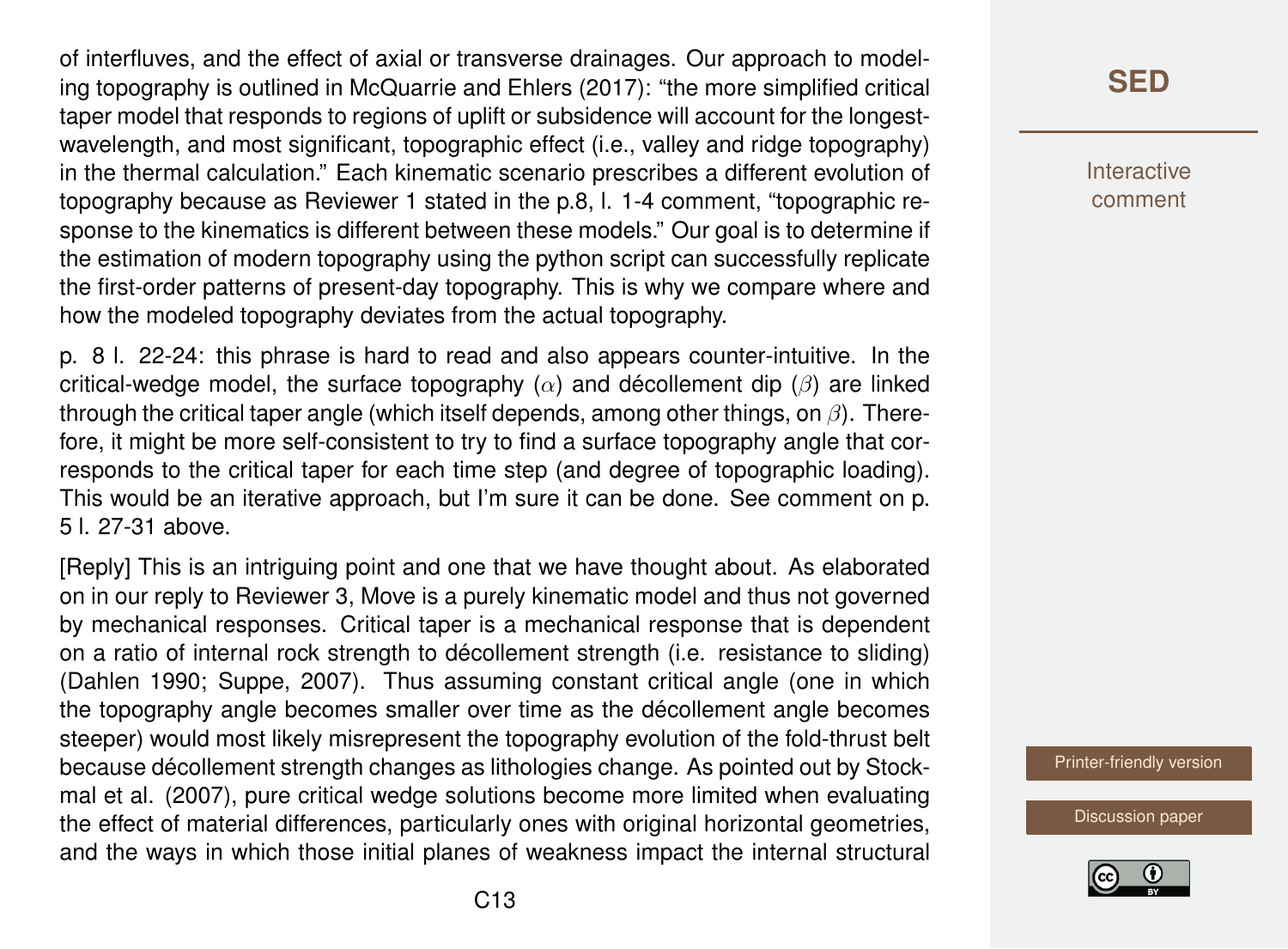geometry, strain history patterns, etc. This non-uniform behavior alters the predicted erosional response. An example may be the front of the fold-thrust belt dramatically propagating forward (on a weak décollement) before the development of a duplex system. The jumping forward would dramatically reduce the taper angle and the duplex response would be to increase structural and topographic elevation to regain "critical" taper (so the system can move forward). Using a constant (say 2° topography angle) in a model suggests that the taper angle is increasing through time. A true self-similar response would argue that the initial topography angle of the cross sections presented here would be 2.5 $^{\circ}$ - 3.5 $^{\circ}$  with an initial décollement angle of 1.5 $^{\circ}$  to produce a final critical taper of 6°-7° (broadly similar to the modern 4-5° décollement and a 2° topographic slope). What we do know is the geology that is at the surface today, the modern dip of the décollement, and the cooling ages of a suite of minerals. What we can test is a topographic evolution that best matches all of those constraints because the ability of the model to predict older and deeper thermochronometer ages reflects its ability to accurately estimate the relationship of those rocks to the evolving surface of the earth. Critical taper theory gives us broad bounds for what may be a realistic topographic evolution though time. And that is an evolution that can get tested (using a range of permissible topographic angles) to see how accurately it reproduces the first order features in the modern topography. Regardless, a taper angle is topography plus décollement, and defines an area that is filled with folded and faulted rocks. If the area does not change, (because the taper angle des not change, then a lower topographic angle would require a steeper décollement. We have rephrased this in section 4.1 to make this clearer.

p. 9 l. 11: you may have modified your version of Pecube, but in the "standard" model, heat production is constant with depth, so that "surface heat production" is a bit of a confusing term in this context.

[Reply] Following the approach and rationale summarized in McQuarrie and Ehlers (2017), we prescribe an exponential decrease in heat production with depth, as op-

### **[SED](https://www.solid-earth-discuss.net/)**

**Interactive** comment

[Printer-friendly version](https://www.solid-earth-discuss.net/se-2017-117/se-2017-117-AC1-print.pdf)

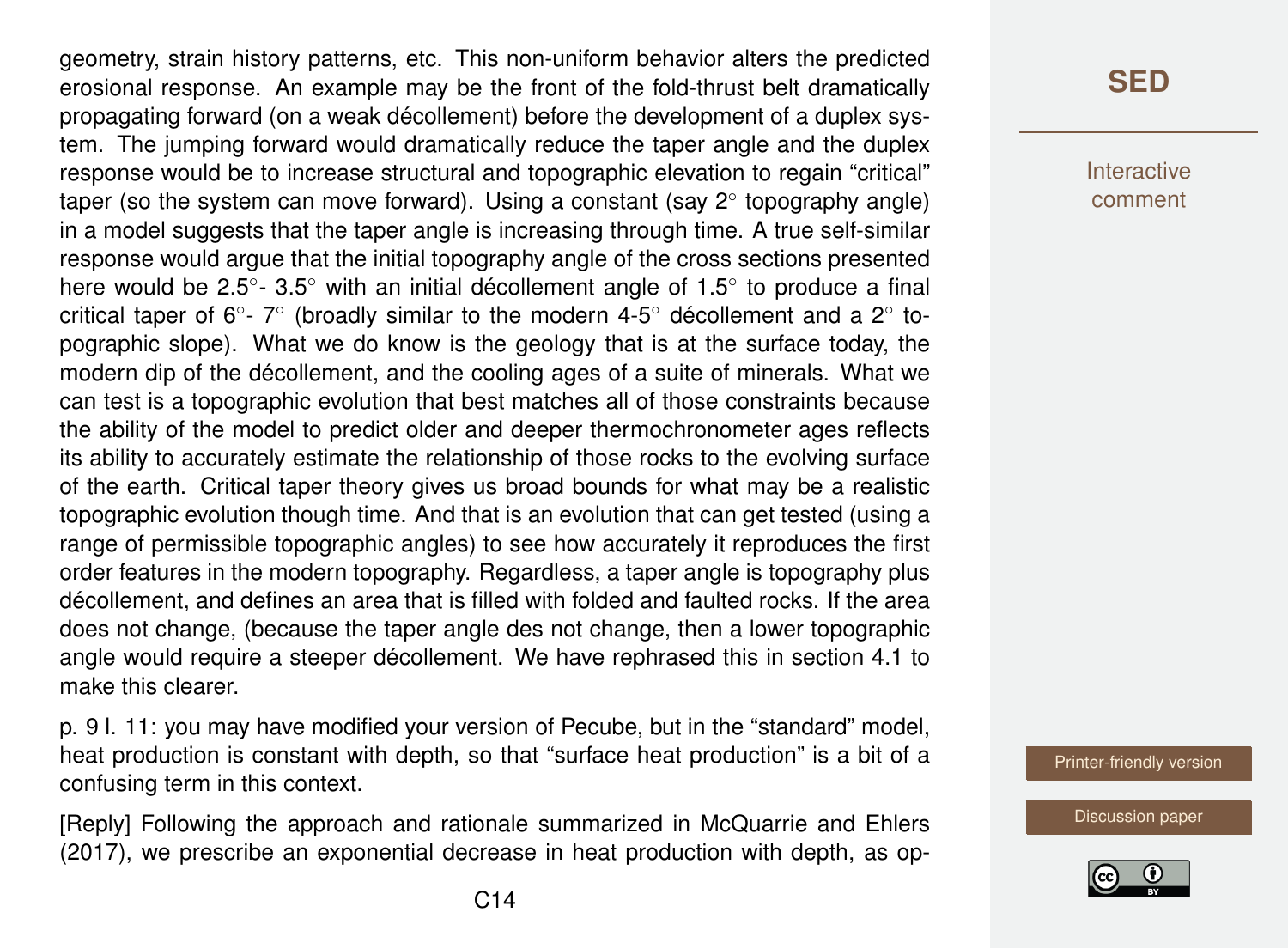posed to assuming a constant crustal heat production. An exponential decrease in heat production with depth requires definition of a surface heat production (Ao) and an e-folding depth. One caveat of this approach is that material properties are not exhumed during the simulations to modify the surface heat production value. However, an exponential decrease in heat production with depth has the advantage of honoring observations that heat production diminishes with depth through the crust and that this decline is not monotonic (Chapman, 1986; Ketcham, 1996; Brady et al. 2006). This approach not only allows honoring measured surface values of heat production in the Himalaya (e.g. see Whipp et al. 2007), but also produces reasonable mid and lower crustal temperatures that would not produce partial melts. This text has been added to section 3.2.1.

p. 9 l. 15: this seems a fairly obvious result, since the kinematics of the models do not change, only the thermal field. The samples have the same "normalized" thermal histories; the temperatures are simply somewhat higher throughout for the models with higher heat production.

[Reply] Yes, we agree. We have added this phrase when we first talk about the differences in the predicted ages. i.e. "The most apparent trend among all three thermochronometer systems is that predicted cooling ages become younger as the radiogenic heat production increases from 1.0 to 3.0  $\mu$ W/m3 due to the higher temperatures throughout the model." In addition we now talk about how changing values of heat production effects the three thermochronometer systems differently. Specifying the changes in predicted cooling ages as Ao values change is necessary to fully address the concern raised in p. 13 l. 31-32, when we altered both heat production AND geometry , Reviewer 1 was left wondering "OK, but how much of this improved fit can be ascribed to the new structure and how much to the increased heat production." The background we have expanded upon here is needed to emphasize what signals are a function of changing geometry and what signals are a function of changing heat production when both change later in the manuscript (sections 4.3.1, 5.1.2 and 5.2).

**[SED](https://www.solid-earth-discuss.net/)**

**Interactive** comment

[Printer-friendly version](https://www.solid-earth-discuss.net/se-2017-117/se-2017-117-AC1-print.pdf)

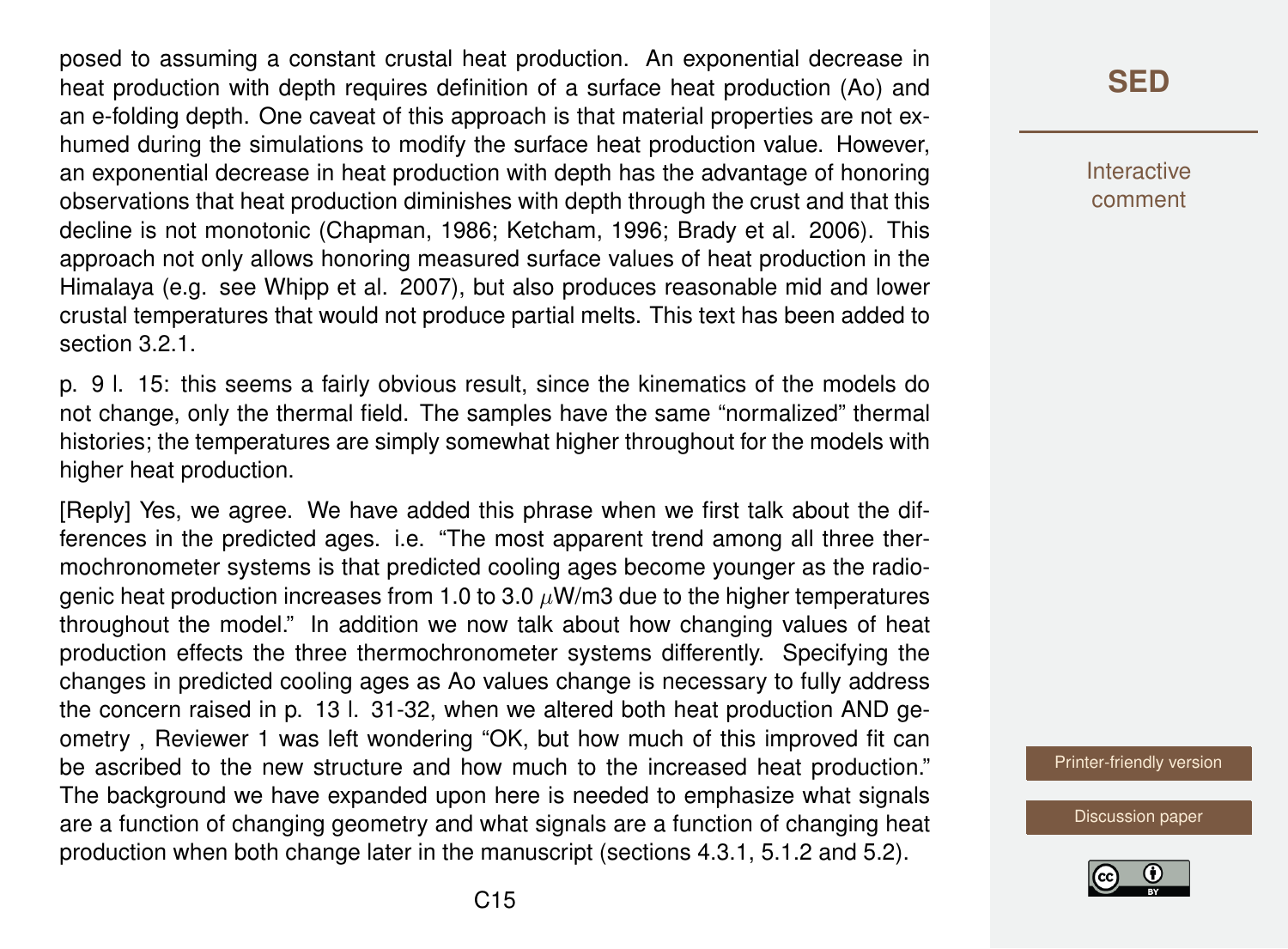p. 9 l. 19: "ages" not "rocks", I think.

#### **Corrected**

p. 10 l. 3-5: a bit of a rambling phrase that is difficult to read/understand. We revised this paragraph to make it easier to read.

p. 10 l. 24: "later" not "earlier" I think?

#### Revised to "more recent"

p. 10 l. 32-33: there are many free parameters in these models: not only an infinite number of shortening-rate histories, but also significant degrees of freedom in the imposed structure and the topographic evolution. I fully understand and appreciate the difficulties in exploring this complex parameter space, but how robust are the inferred rates really? This is not obvious, and given the important implications of the shorteningrate history, this should be discussed. An alternative approach would be to not allow shortening rates that are greater than the plate-scale convergence rates at any time (i.e. use the plate-convergence rates as a constraint) and try to find models that can explain the data using this constraint.

[Reply] We agree that the sensitivity of the model to the prescribed rates needs to be more fully discussed. The questions that Reviewer 1 raises on how-well constrained shortening magnitudes are, helps to elucidate what additional information is needed. To address this comment, we removed much of the last paragraph in section 4.2.2 that emphasized the variations in shortening rates. Instead we ended with the very important observation that even with dramatic changes in shortening rate, the model still can not accurately predict cooling ages through the greater Himalayan section. We return to the discussion of shortening rates and the sensitivity of the predicted ages to these rates in section 5.3. We discuss the sensitivity of the model to rates that are at plate convergence rates (∼45 mm/yr) versus faster than plate convergence rates when we present the revised geometry. In the end, there is limited usefulness in evaluating

# **[SED](https://www.solid-earth-discuss.net/)**

Interactive comment

[Printer-friendly version](https://www.solid-earth-discuss.net/se-2017-117/se-2017-117-AC1-print.pdf)

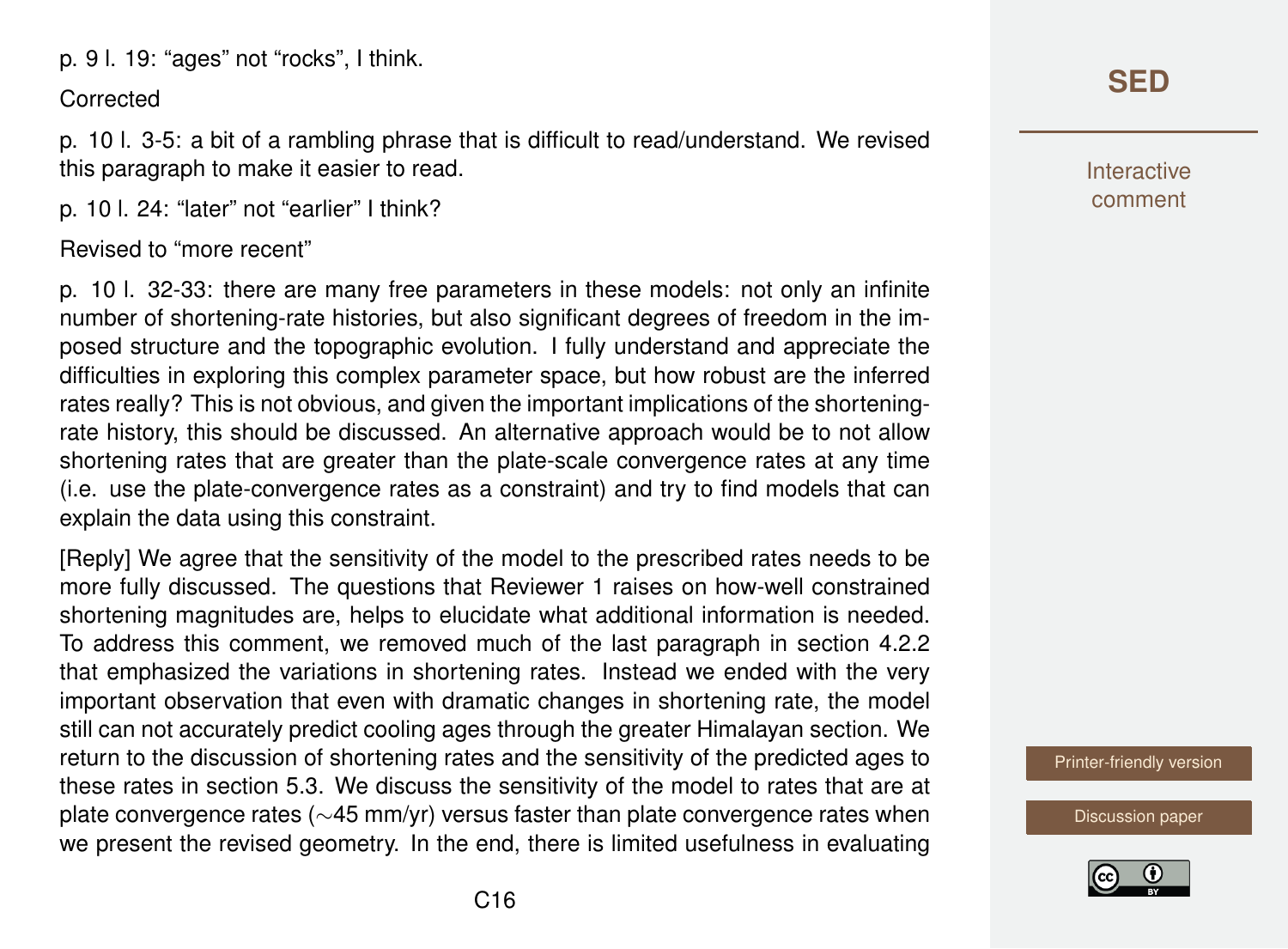rates with a geometry that will never reproduce the measured ages.

p. 11 l. 10-11: why is this your expectation? The erosional history would depend on the topographic history through time, rather than the final topography. In the no-topography scenario, if I understand well, there is no topographic change through time. If in the other topographic scenarios topography diminishes locally in the final timesteps, this will predict younger ages.

[Reply] Yes, a topographic scenario where topography diminished with time would produce younger ages, and the expected exhumation difference would be approximately the change in topographic elevation (maximum 2-3 km). Our expectation that the No Topography scenario would produce younger ages is because these models always produced higher total exhumation where the final cross section was over eroded by 1- 2.3 km. The age in which this exhumation happens is a function of the age that a given structural relief was being generated. As an example, some component of over-erosion happened as the upper Lesser Himalayan duplex moved up and over the pronounced ramp at 65 km. Thus our expectation is that predicted AFT ages that show this exhumation would be younger. The conclusion is that since the magnitude of erosion that happens during this displacement in each topographic scenario is significant, the additional 1-1.5 km of extra erosion in the No Topography scenario is not significant – particularly when viewed incrementally (e.g. Valla et al., 2010).

p. 11 l. 14-15: a list of 6 adjectives ("Python topography model fully reset Mar ages") followed by another of 4 . . . Maybe rewrite?

This was revised.

p. 11 l. 20-23: this is an important point but it also seems fairly obvious. It clearly points to the need of a self-consistent treatment of topographic evolution. The best way forward may be to combine these models with simple surface-process models to erode the topography through time.

# **[SED](https://www.solid-earth-discuss.net/)**

Interactive comment

[Printer-friendly version](https://www.solid-earth-discuss.net/se-2017-117/se-2017-117-AC1-print.pdf)

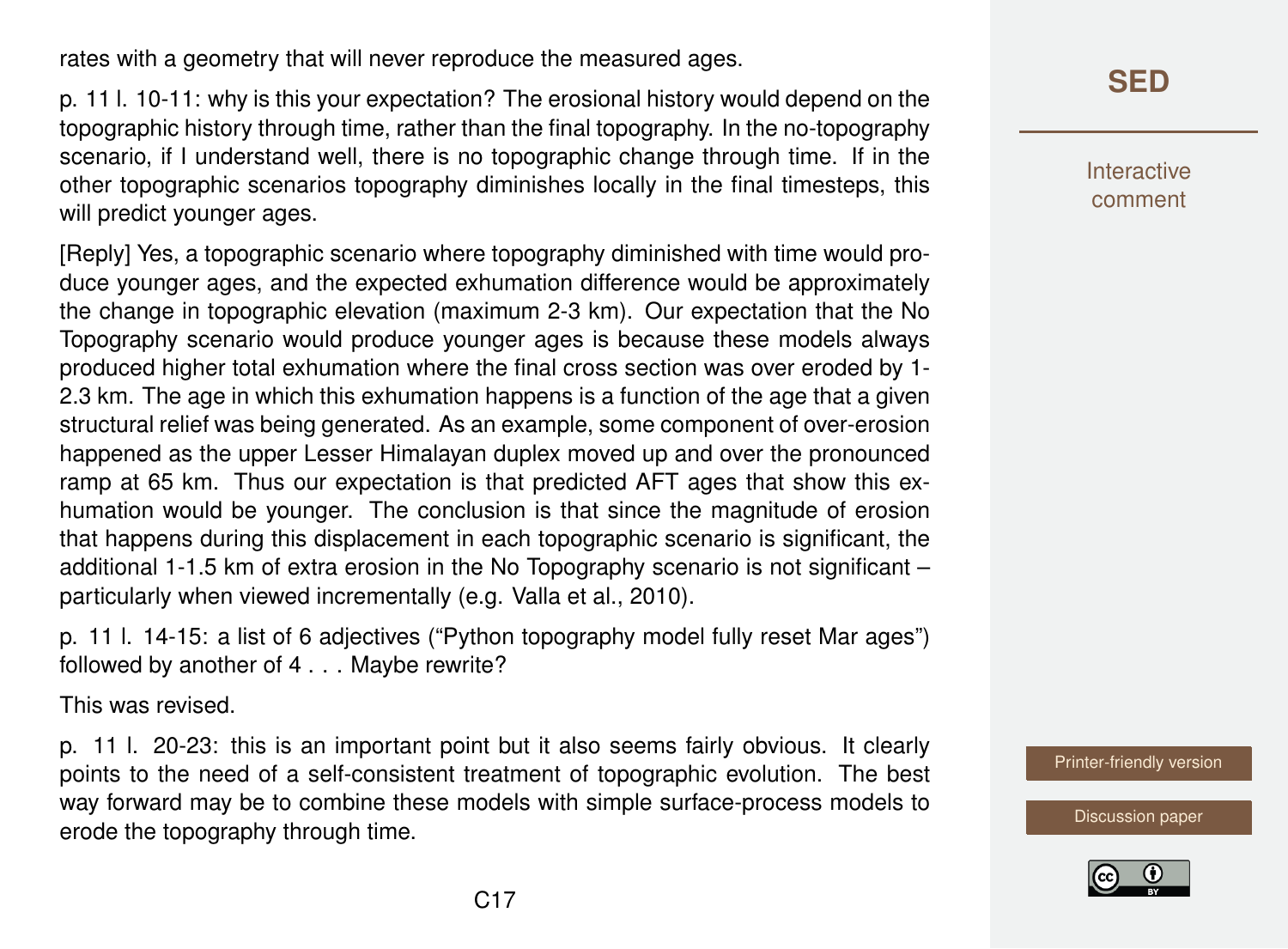[Reply] We agree, a self-consistent treatment of topographic evolution where the modeled topography is a function of the deformation is a key result from this work. Although this seems like an obvious result, it is also a common approach to use a DEM of modern topography in models and assume that topography is in steady state and not changing – this result highlights that assumption is not valid either (and may also cause burial of material where particle points are subsiding and topography is not, and produces over-erosion of material where rock uplift occurs but topography remains static. Also, while it is obvious to Reviewer 1, how topography is estimated particularly over long time windows is still a rather new item of discussion and application for thermokinematic modeling in compressional orogens. As outlined in the introduction, several other studies that have used Pecube have not used a method of applying topographic evolution that account for localized structural uplift and isostatic subsidence. Rather, they apply a muted topography similar to present-day elevations, infer topographic changes that seem appropriate or increase/decrease topographic slope over time. Yes, a self-consistent way to estimate topography is critical. While we see the value of using other surface-process models such as Cascade to erode topography over time, the Python code (or an equivalent Matlab code) we use in this study, which approximates the first order topographic slope and specifically accounts for increasing topography in regions of active uplift and subsiding topography, provides a critical first step for estimating topographic change particularly in the isostasy calculations in Move. What may not have come through in the paper was the iterative process of finding a flexural solution (which is why we referred to it as flexural modeling). The kinematic displacements are known, and we are searching for a solution where the sequential kinematic restoration in Move (using flexure) can reproduce the depth of the foreland basin, geology at the surface and the dip of the décollement. This may take  $20+$  iterations to achieve using 20 km shortening increments. Thus whatever mechanism is being used to generate an initial topographic estimate needs to evaluate the magnitude of topography change and predict a new topography in <1 minute to be viable in the iterative process. In addition, 1D erosion models require an estimate of time

### **[SED](https://www.solid-earth-discuss.net/)**

Interactive comment

[Printer-friendly version](https://www.solid-earth-discuss.net/se-2017-117/se-2017-117-AC1-print.pdf)

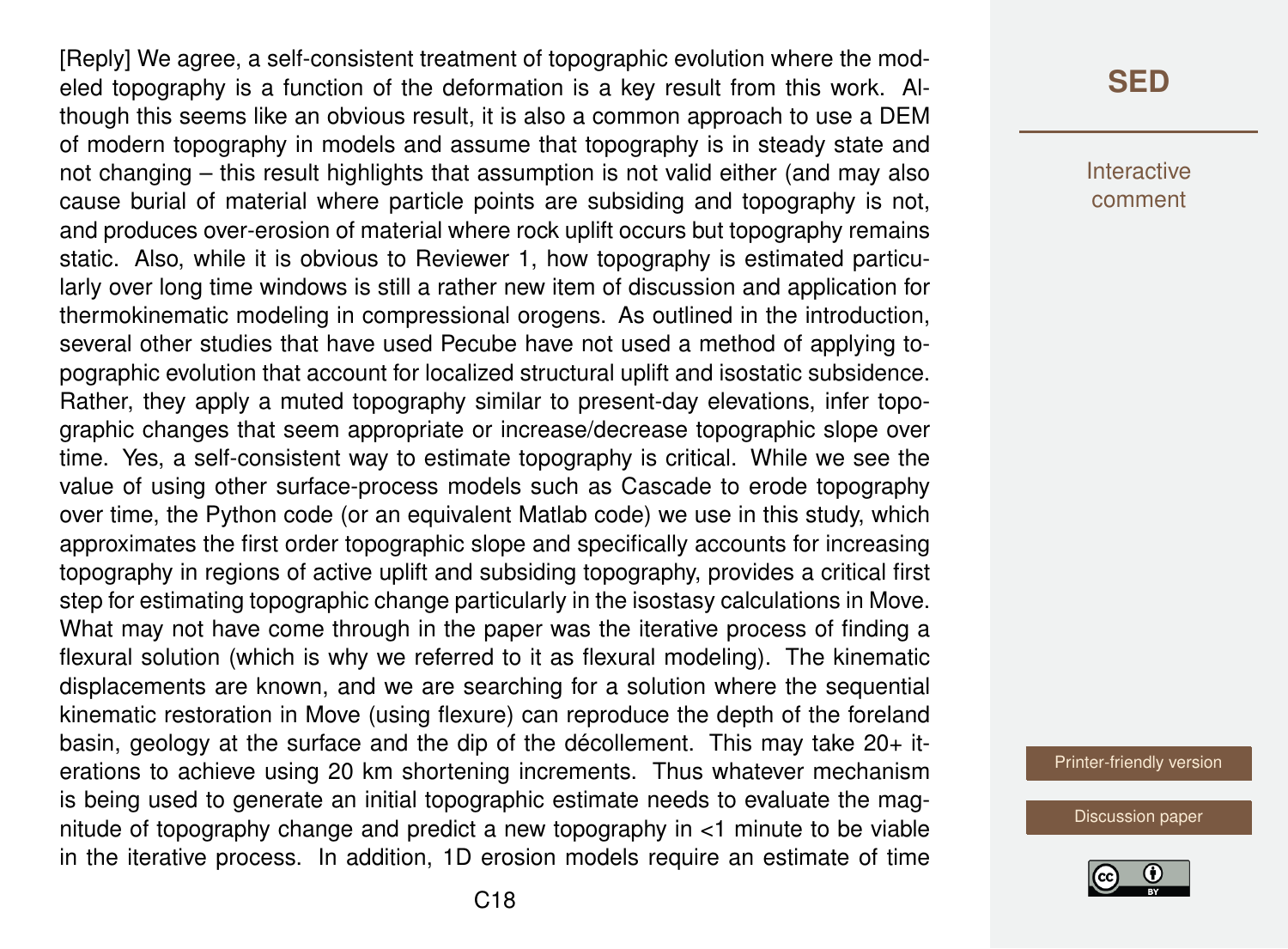(which would have to be approximated for the initial reconstructions). Of course if the velocity were to change then the flexural-kinematic reconstruction in move would need to be redone. 1D erosion models also do not account for sedimentation (in a growing foreland basin). Our thought process is that the thrust loading and erosional unloading are much more sensitive to the first-order component of topography and thus using the responsive topographic taper approach is the best approach for Move. Once the displacement field has been determined (and then the resulting velocity fields), Pecube can run in conjunction with Cascade, to predict a more realistic and variable topography. As a double check –this Cascade Topography can be imported again in Move – just to make sure the resulting isostatic load is the same. We are currently working on fully integrating our modified version of Pecube and Cascade.

p. 12 l. 2: I think you are discussing MAr ages specifically here? May be useful to state this.

Revised

p. 12 l. 30: "older ages" seems more correct than "earlier ages" in this context.

**Corrected** 

p. 12 l. 31: you have been calling this the MHT throughout the manuscript. Better stick to this acronym so as not to confuse the readers.

**Changed** 

p. 13 l. 1-2: another somewhat rambling phrase . . .

This has been revised

p. 13 l. 5: this ramp is rather located at  $\theta$ 0 km in the present-day geometry (Fig. 2)?

[Reply] No, this early ramp is no longer visible in the cross section. See figure 3 C.2a for ramp location. We have clarified this in the Manuscript by revising the first 2 paragraphs of section 4.3 and referring to the appropriate figure location and ramp locations in the [Printer-friendly version](https://www.solid-earth-discuss.net/se-2017-117/se-2017-117-AC1-print.pdf)



**[SED](https://www.solid-earth-discuss.net/)**

**Interactive** comment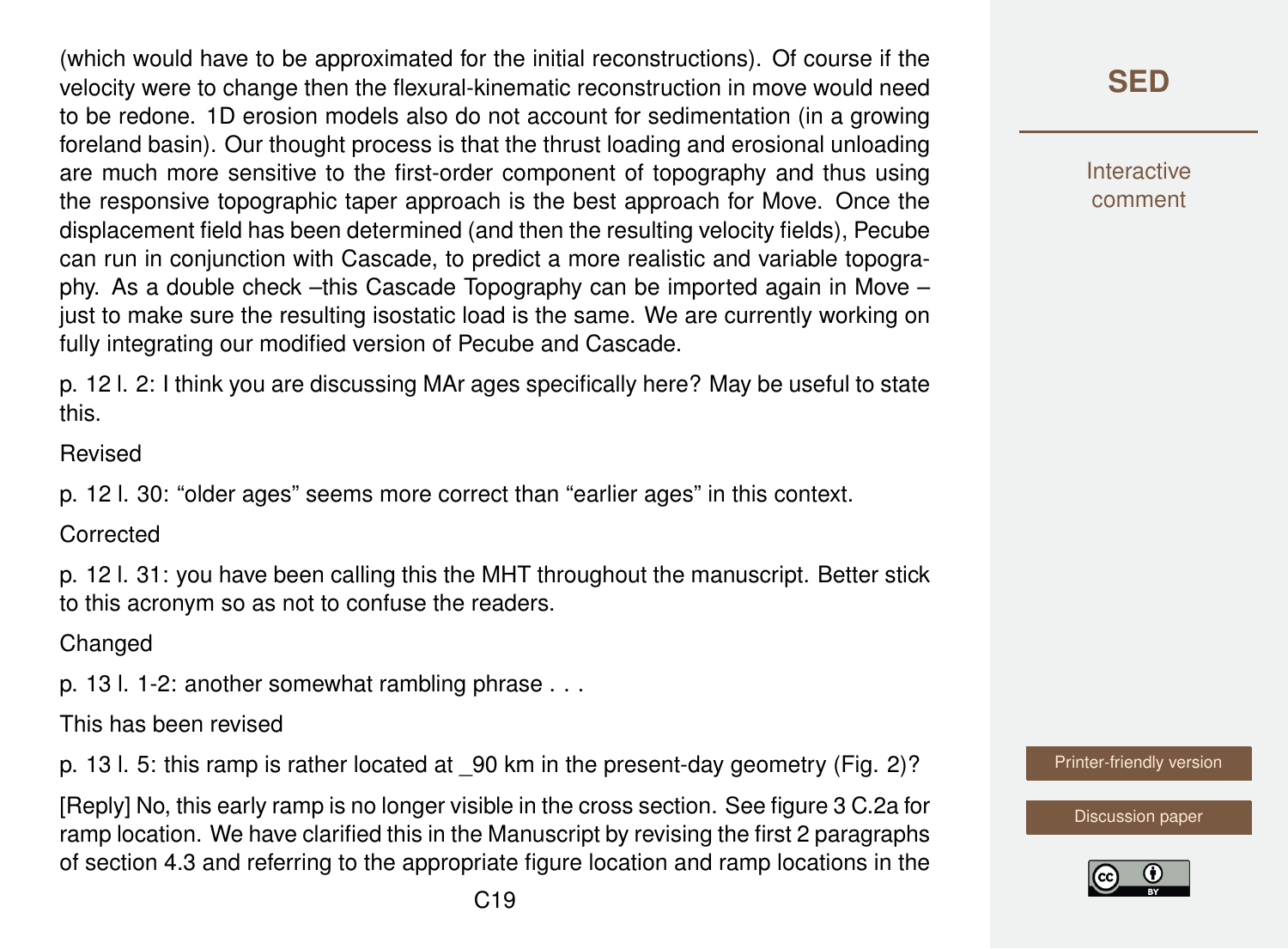text.

p. 13 l. 12-15: is the cross-section of Fig. 9 still balanced? There is all of a sudden 35 km more Baxa group in this cross-section, while the rest of it has not been modified. Could these additional 35 km be found by reducing shortening in the upper LHS duplex? In that manner you might also be able to reduce the problematic shortening rates necessary to produce this (and the associated ZHe ages).

[Reply] The new cross-section in figure 9 is balanced. Forward modeling the kinematics of a cross section ensures that it is balanced. But Reviewer 1 is correct in that the distribution of shortening has changed. All ramps north of the new Baxa footwall cutoff were shifted 35 km north, and thus 35 km of shortening was added. Yes, we agree this does not reduce the problem of the fast rates (it can make the rates higher). Our modeling (and others) have highlighted the strong relationship between ramps and young cooling ages. We can use this relationship and what is required by the geology to figure out how far south we can place the southern ramp (through the Diuri) initially this was placed at its location because the pervasive northward dips in structurally higher units (the northward dipping boundary of the Shumar-Daling on Baxa, GH on Shumar-Daling and the northward limb of the STD all suggest a northward dipping ramp  $\sim$  in the location shown on both cross section). What we did was turn this large ramp in Long et al.'s (2011b) original section into two ramps to better match the cooling signal. We know that the Baxa formation \*has\* to be under the anticline of Shumar-Daling because of the along strike relationship shown in the Kuru Chu section of the map (figure 1 – the anticline shown in the cross section is underlain by the Baxa Group rocks repeated by faults). So, even though we could move this ramp farther south to 50 km (location of the youngest AFT age in this region – figure 9), we can't remove either of the Baxa horses. In addition, moving the ramp farther south would make each of these horses longer, adding more shortening back into the geometry. The cross sections were constructed to minimize shortening while matching surface constraints – thus any modification to the cross section that also matches surface constraints will **[SED](https://www.solid-earth-discuss.net/)**

Interactive comment

[Printer-friendly version](https://www.solid-earth-discuss.net/se-2017-117/se-2017-117-AC1-print.pdf)

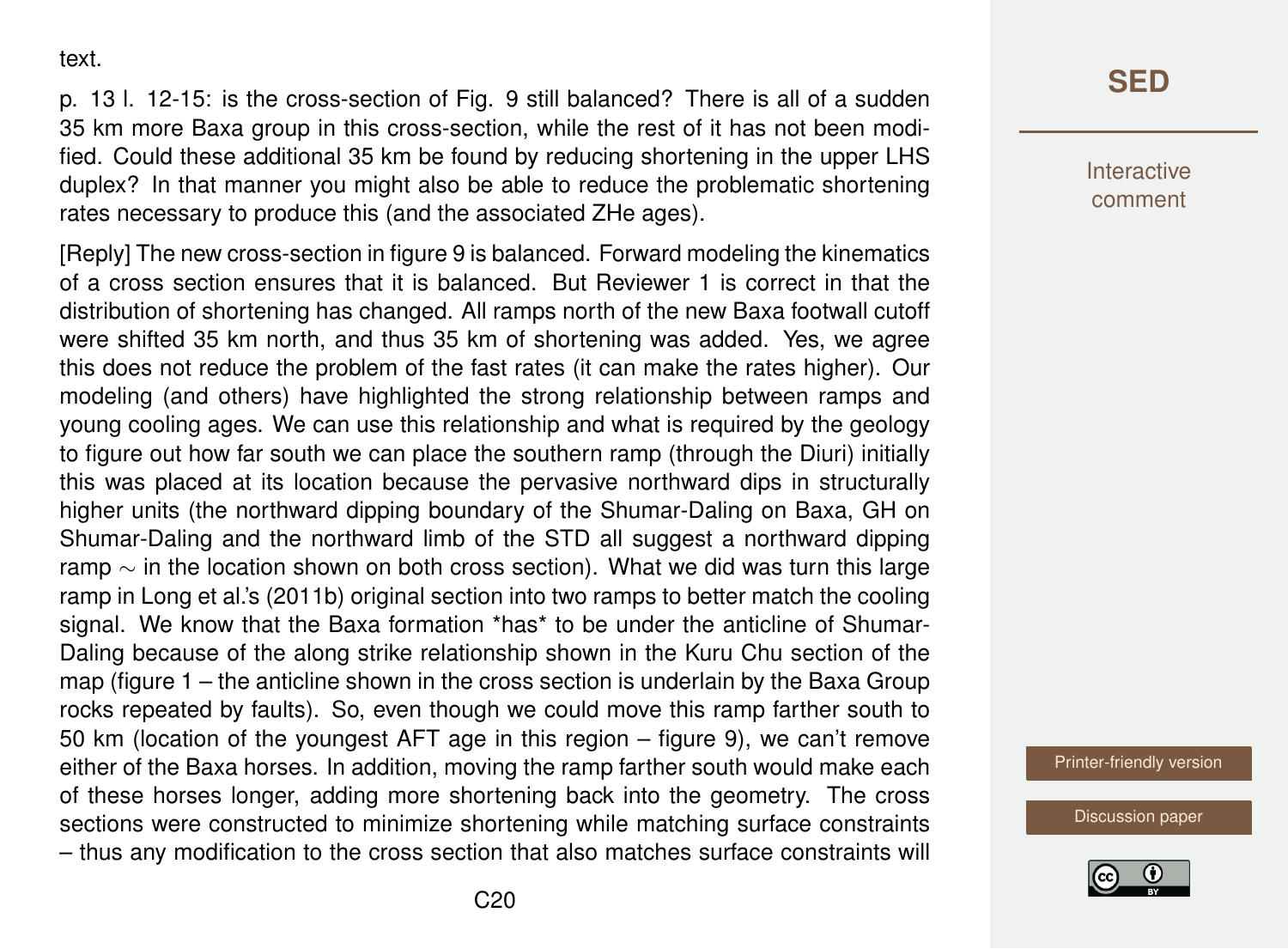tend to increase shortening estimates. This last point was added in the discussion section on rates, and we have included the restored modified cross-section below the deformed section in figure 9b.

p. 13 l. 25-29: this is problematic. First of all, you change two major inputs to the model (structural geometry and heat production) at the same time here, while previously you have carefully only changed one parameter at a time. Second, you introduce spatially variable heat production here, which you did not do previously and which could have led to better fits in the previous models. This is a large change in the thermal structure and it should be justified. Although I am sympathetic to the fact that heat production could be significantly higher in the GHS than in the LHS, to really model this properly you should ascribe heat-production values to the different units, and advect these with the units.

[Reply] Yes, we agree that the jump was too large to independently see the effect of both, but our goal was to show the best fit and a reasonable number of models and iterations. Numerous kinematic and thermal model iterations were performed in addition to the specific model results presented in this paper. Most of these iterations were performed with the goal of obtaining an improved fit using the cross-section geometry published by Long et al. (2011b). Several new models (changing flexural and topographic parameters were run using the new geometry to produce several models with slightly different exhumational histories to test the sensitivity of the model results to changing these different parameters. All models run in Pecube were evaluated using heat production values ranging from 2.0 to 5.0. (in steps of 0.5) and a range of different velocity combinations. In all, nearly 100 forward modeling combinations of the Long et al. (2011b) geometry were run for this study, and over 100 for the new geometry. None of the models from the original Long et al., (2011) cross section could reproduce the AFT age trend seen across the GH (younger ages farther north), even with significantly higher heat production values in Pecube. This unsuccessful result of not being able to match the cooling ages with the original section led to the decision

## **[SED](https://www.solid-earth-discuss.net/)**

Interactive comment

[Printer-friendly version](https://www.solid-earth-discuss.net/se-2017-117/se-2017-117-AC1-print.pdf)

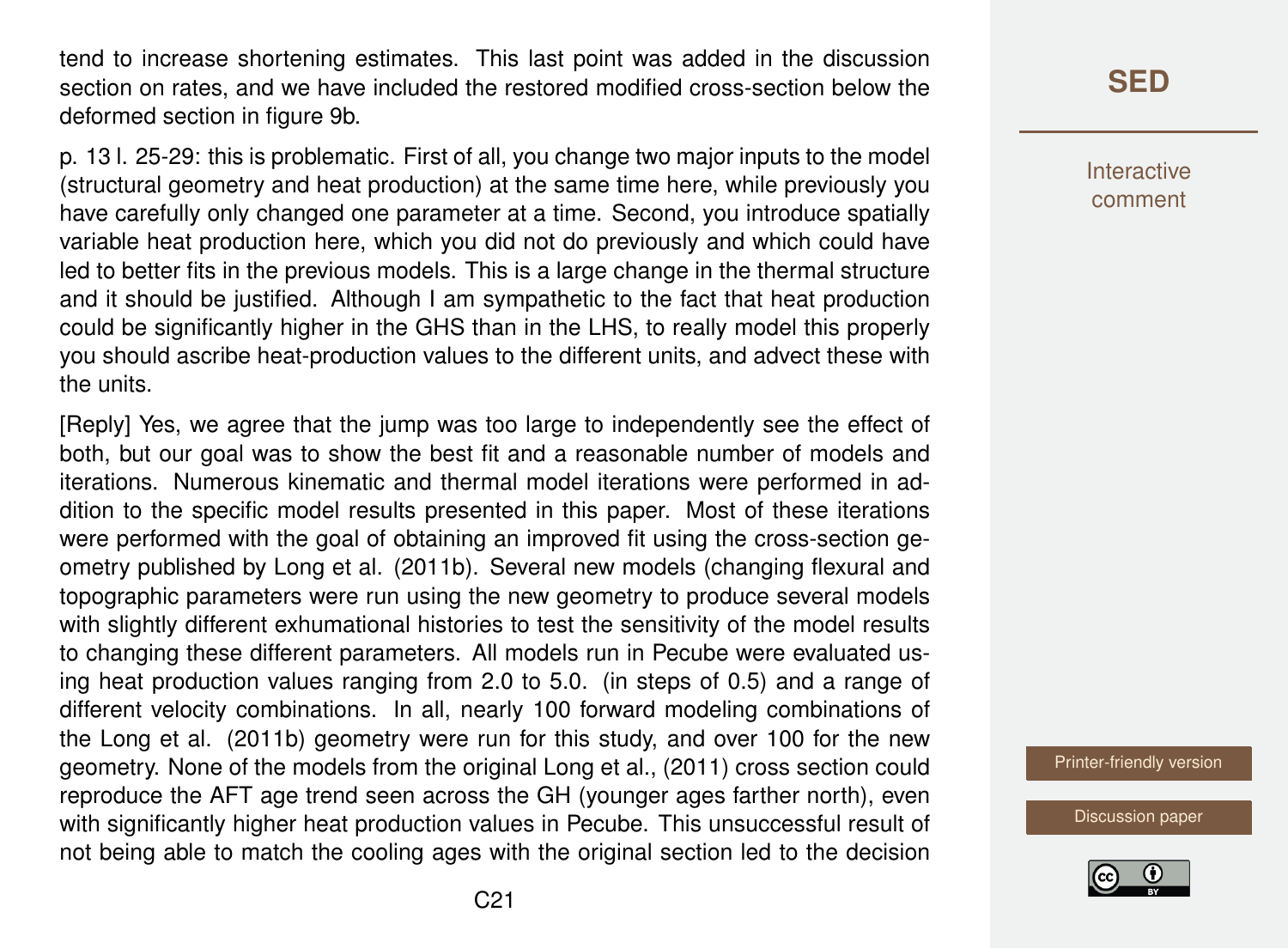to strategically explore new geometry options, beginning with the replacement of the Baxa footwall cutoff. After evaluating a range of velocities and heat production values, we concluded that it would be best to ascribe different heat production values for different units in the model – even though we agree the most accurate approach would be to characterize each unit with distinct heat-production values in a single model. However we were limited by the current capabilities of our model. Thus the simplest way forward was to combine the results of the two models at the surface location of the MCT. Using Supplementary Figure 2 and 3, one can infer the range of potential cooling ages that would be predicted if it were possible to implement unit-prescribed heat production in Pecube. This seems most important for units in the immediate hanging wall and footwall of the MCT (∼52 km north of MFT) where GH rocks that are known to be hotter with higher radiogenic heat production are spatially juxtaposed with the cooler Daling-Shumar units. This area is also where the greatest amount of cooling data are available. We have worked to make this as transparent as possible in the revised manuscript. These include figure revisions to figure 9 and supplementary figure 2 and 3, and clarifications throughout sections 4 and 5. Examples include (1) the final paragraph of section 4.2.4 which highlights what is controlling predicted AFT ages in the immediate footwall of the KT, (2) the fourth paragraph of 4.3 detailing the rationale and method for combining models with different Ao values, and (3) section 5.2 which re-emphasizes the point that, even with higher heat production, fit of AFT ages remain poor in the immediate footwall of the KT using the original geometry proposed by Long et al. (2011b).

p. 13 l. 31-32: OK, but we are left wondering how much of this improved fit can be ascribed to the new structure and how much to the increased heat production.

[Reply] Supplementary figure 2 graphically presents the best results from the using the updated cross-section geometry with 2.0 and 4.0  $\mu$ W/m3 heat production values applied along the entire line of section. New supplementary figure 3 does the same with the original geometry. As mentioned in the response to the comment directly

### **[SED](https://www.solid-earth-discuss.net/)**

Interactive comment

[Printer-friendly version](https://www.solid-earth-discuss.net/se-2017-117/se-2017-117-AC1-print.pdf)

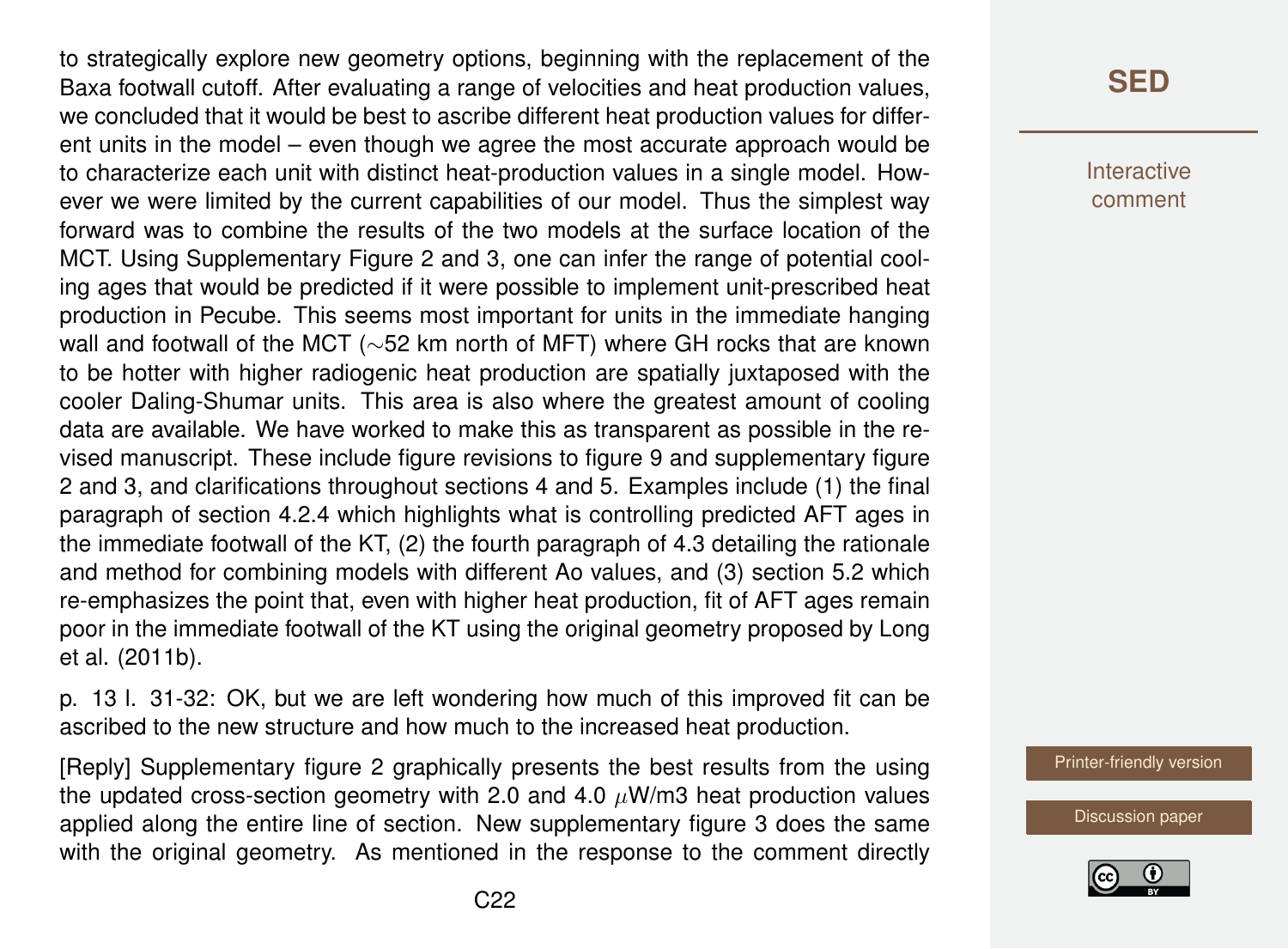before this one, we have clarified this in the text.

p. 14 l. 5-6: following up on the previous comment; can the data really tell the difference between the improved structural geometry and the increased heat production? There is very little data in the "bump" region. You use a simple visual comparison of predicted and observed ages; it would be useful to provide a more objective and quantitative comparison to back up inferences such as this.

[Reply] We have added discussion in the manuscript that quantitatively compares the predicted AFT ages from the Long et al. (2011b) geometry to the predicted AFT ages from new geometry presented in this paper in order to support our conclusions of improved fit.

p. 16 l. 10-12: this is introducing yet another unconstrained parameter. I am not sure it is the best strategy to further complexify the models to improve the fit; this seems like a bit of a "flight forward". A more complete sensitivity and resolution analysis might be a more productive way forward.

[Reply] There are no new parameters. The parameters being discussed are EET and topography (section 3.1.1 and 3.1.3), and any given solution presented in this manuscript is a function of both parameters that combine to affect the exhumation of rocks. Is the added complexity you mention changing the value of EET or topography with time? There are strong arguments that can be made that both may have changed with time- and reflects your point made previously (p. 11, l 10-11). A forward model where multiple parameters have to be evaluated, and it is impossible to see if the model is a match to present day conditions until the last step, will always be a "flight (fight) forward". Not all questions or problems can be addressed through inverse solutions. The reality (which is why this section is important) is that subtle changes in EET have a larger effect on the modeled cooling ages than subtle changes in topography (such as using a process based estimation of topography or a simplified critical taper relationship). The reason why, is that a 5 to 10 km change in EET can impart a

### **[SED](https://www.solid-earth-discuss.net/)**

Interactive comment

[Printer-friendly version](https://www.solid-earth-discuss.net/se-2017-117/se-2017-117-AC1-print.pdf)

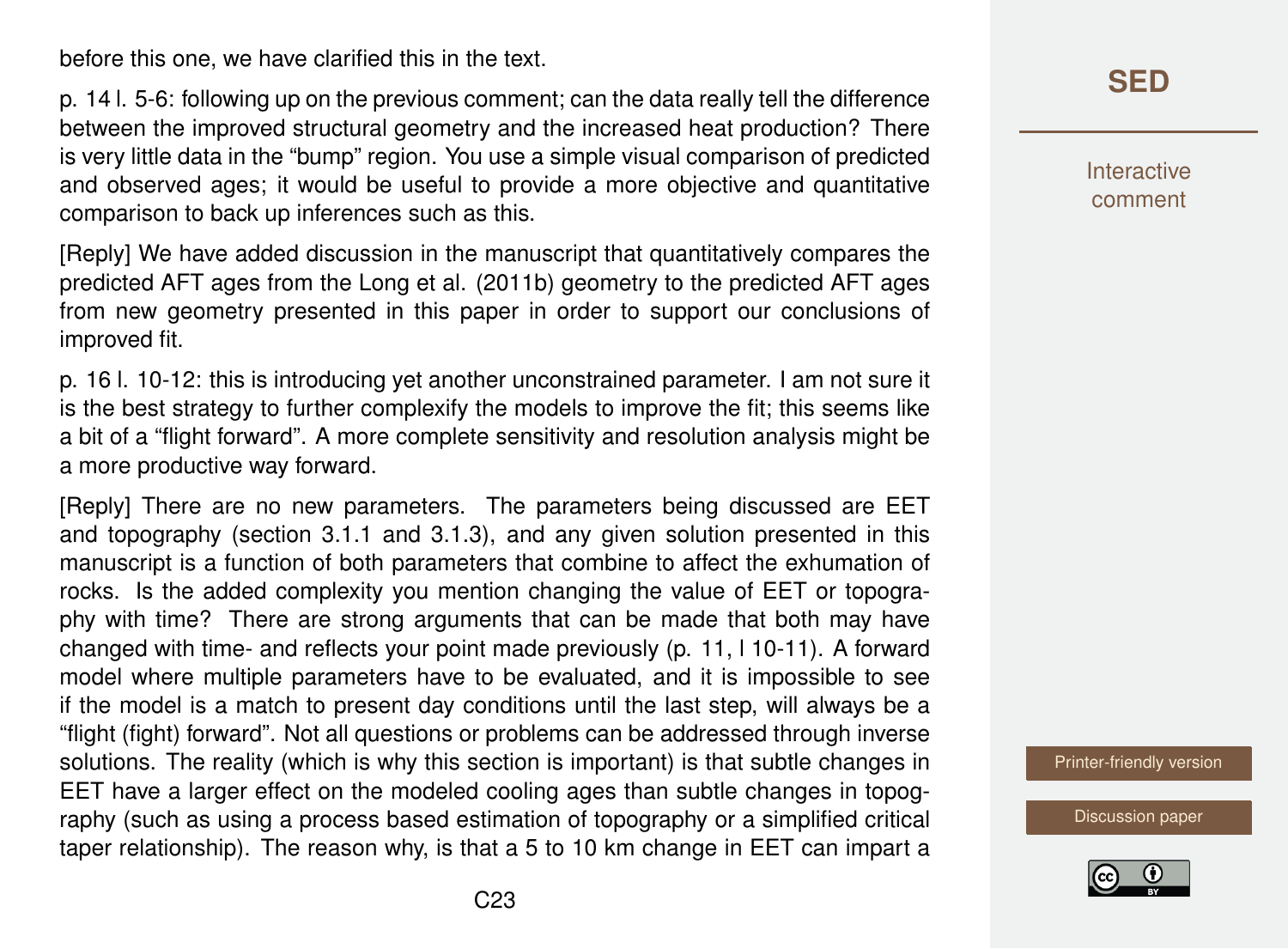1-3 km difference in magnitude of exhumation. Unfortunately, the flexural response to fault motion and associated topographic displacement (solved in the kinematic model) is something that is not included in many models attempting to link cross section to thermokinematic models, yet it has a significantly larger control on the predicted cooling ages than topographic estimations. We have clarified this section to emphasize this point.

p. 17 l. 9-10: "the amount of exhumation in this model is just at the amount necessary to reset AFT ages" is strange and apparently incorrect. The ages record cooling through the closure temperature at a certain time in the past. The thermal structure is going to affect that time, but the total amount of exhumation is much larger than the AFT closure depth it would seem.

We have rewritten and clarified this point in section 5.1.2

p. 18 l. 10-15: A bunch of hard-to-read phrases that are in need of a few commas. Also, "after 13 Ma" would be better than "longer than" and replace the colloquial "till" by "until".

We have edited this text for clarity and grammar.

p. 18 l. 15-20: another potential issue that is not discussed concerns the diffusion kinetics of He in zircon. Recent work has shown that the effective closure temperature of the ZHe system can vary from as low as \_120 \_C to as high as \_240 \_C as a complex function of the degree of -damage (e.g. Guenthner et al., 2013). If you have underestimated the ZHe closure temperature (I suppose you are using the "standard" ZHe diffusion parameters built into Pecube) you could significantly underestimate the duration of shortening on the upper LH duplex, and thereby overestimate the shortening rates.

[Reply] The reviewer raises a very good point, and we have modified the manuscript to state this as a potential caveat, although we do not think this is important for our

**[SED](https://www.solid-earth-discuss.net/)**

**Interactive** comment

[Printer-friendly version](https://www.solid-earth-discuss.net/se-2017-117/se-2017-117-AC1-print.pdf)

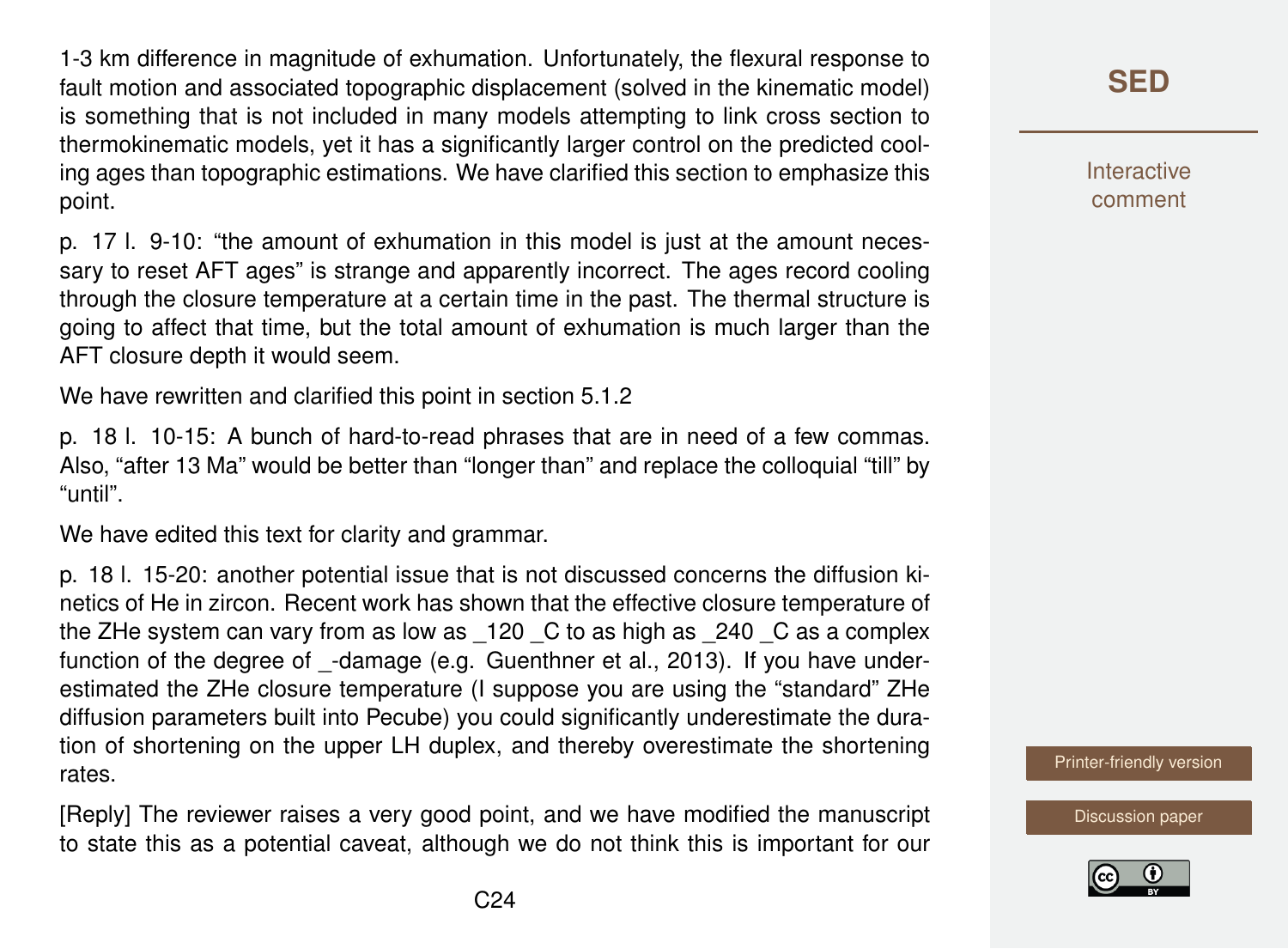samples because of the high cooling rate. The text now added in Section 2.2 is as follows: The predicted ZHe ages in this study do not account for the effects of radiation damage on the closure temperature (e.g. Guenthner et al., 2013). The potential effect of this could be to underestimate the ZHe closure temperature. However, the effects of radiation damage on ZHe (or AHe) closure temperatures are most pronounced for long durations at relatively low (∼220◦C) temperatures (Guenthner et al., 2013). The Lesser Himalayan samples evaluated here experienced temperatures greater than 350 $^{\circ}$  (Long et al., 2011c, Long et al., 2012), have young ages (typically ∼7-11 Ma), highly reproducible ages (for individual samples) and underwent extremely rapid cooling (e.g., or around 16.3-22.5 C /Myr cooling rate since closure at ∼180 C), thereby leading us to infer that radiation damage effects are minimal.

p. 18 l. 25-28: the first part of this argument is somewhat circular, since the McQuarrie and Ehlers (2015) scenario was input in the models here, without extensively testing all other potential scenarios. So the fact that the model predicts these variations in rates should not come as a surprise. In contrast, the dissimilar timing between the two sections that are only 25 km apart should be worrying. How can the same structure be active at time intervals that are several million years different between two adjacent locations? Again, the reader is left wondering how much of this difference could be due to variable diffusion kinetics?

[Reply] We agree that many more rates need to be evaluated and presented, and we have clarified that in the updated version of the manuscript (see section 5.3, figure 11 and Table 3). We do not think that variable diffusion kinetics play a significant role (see response to previous comment) but elevation differences might. In addition, a revised geometry for the Kuru Chu section (two ramp scenario) may allow for an older age of transition from lower to upper LH duplexing which would decrease the fast rates.

p. 19 l. 2: given the numerous unexplored degrees of freedom in the models, it appears risky to assess the validity of the data based on the modelling outcomes.

## **[SED](https://www.solid-earth-discuss.net/)**

**Interactive** comment

[Printer-friendly version](https://www.solid-earth-discuss.net/se-2017-117/se-2017-117-AC1-print.pdf)

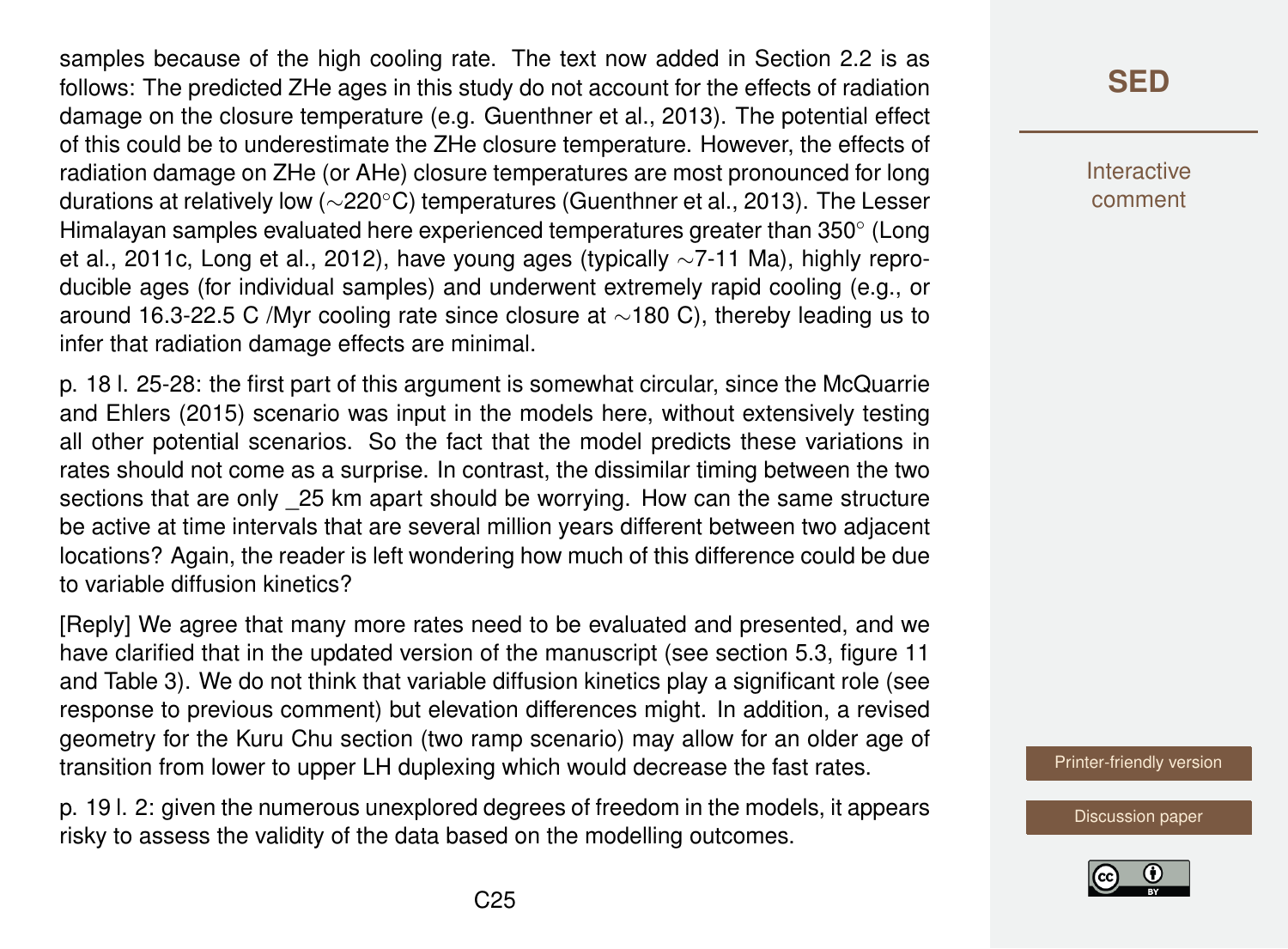That was not quite our pointâATthus we have revised and removed this sentence.

p. 20 l. 1: not sure what is meant with this phrase; what is "the spatial nature of thermochronometry"?

[Reply] Wording was edited to clarify this point. The second part of the sentence is the important part: "the importance of considering the aerial distribution of cooling ages in the direction of transport and their relationship to the structural evolution of a landscape."

Figures Fig. 1: the inset geological map of Bhutan (panel B) is very small and not very readable. You should either increase its size or decrease the amount of detail on it. Also, in the legend of the main panel (C), the Chekha Formation should be above the Greater Himalaya to keep all units in their structural order. Finally, it would help the reader if the colours used for the different thermochronometers were consistent between this figure and the following.

[Reply] Figure 1 has been revised. The colors of data points on the map are assigned based on the original studies due to overlap in sampling (e.g. ZHe and AFT data collected at same location). Colors used to label ages from thermochronometers at each sampling location do match colors used in subsequent figures.

Figs. 5-10: much more data appears to be plotted in these figures than in Figs. 1 and 2. What do the lighter-coloured data points refer to? For clarity it would be better to take them out. In Fig. 7, why does the "template topography" model not predict AFT ages everywhere?

[Reply] Figures 9, 10, and 11 include data from the Kuru Chu region (50% transparent) as well to help evaluate similarities and differences between the two sections. This has been clarified on the figure captions and expanded on in the text. Published data are presented in Figures 1 and 2. Are plotted on figure 5-8. Template Topography in Figure 7 does predict ages along the cross-section as completely as the other Interactive comment

[Printer-friendly version](https://www.solid-earth-discuss.net/se-2017-117/se-2017-117-AC1-print.pdf)